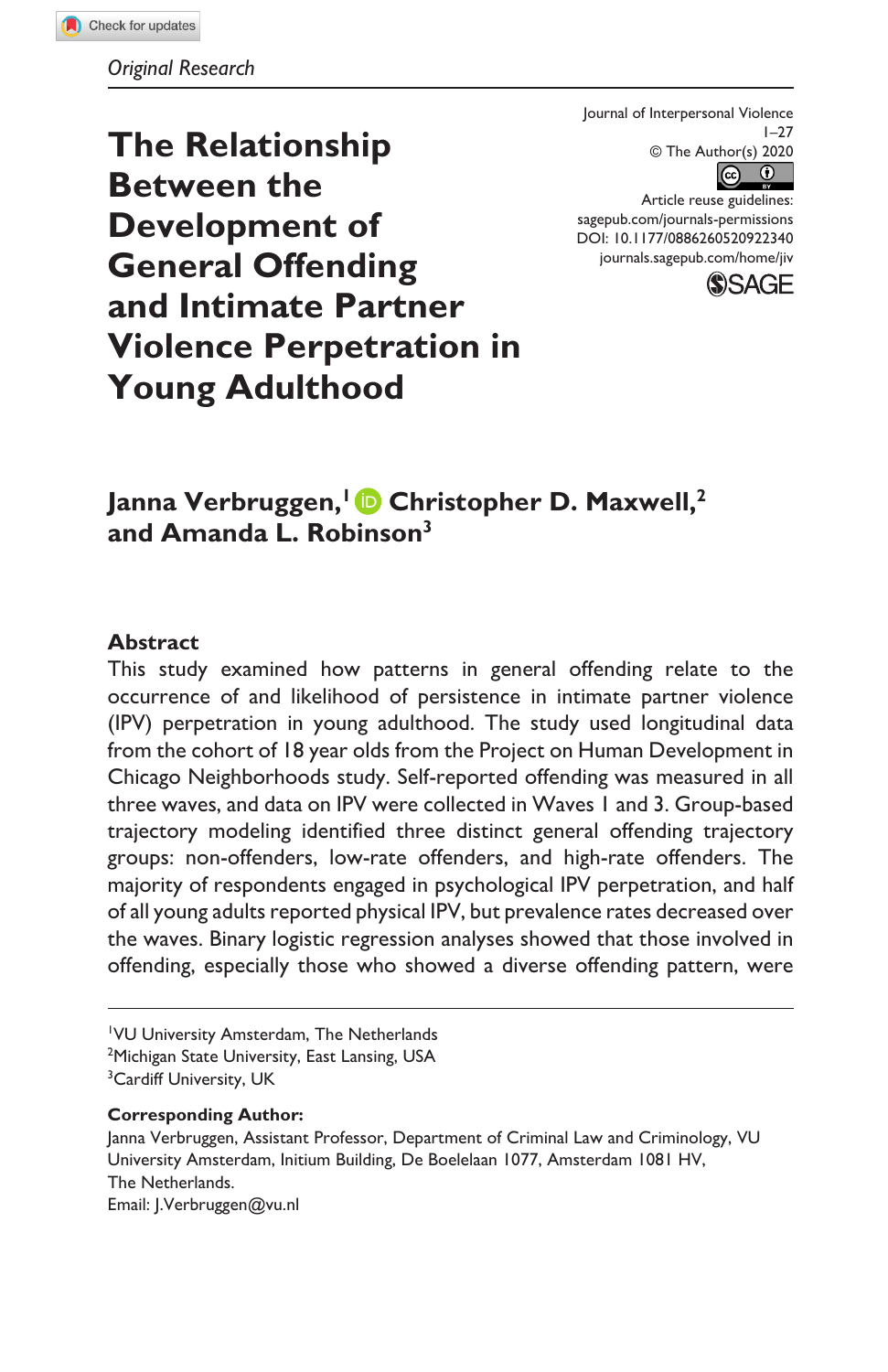at increased risk of perpetrating psychological and (severe) physical IPV, as well as to show persistence in the different forms of IPV perpetration. The findings highlight an important overlap between general crime and IPV perpetration. In recognition that IPV is often part of a broader pattern of antisocial behavior, interventions should focus on interrupting the criminal careers of *all* young offenders to reduce the prevalence and harms of IPV.

### **Keywords**

intimate partner violence, offending trajectories, general offending, young adulthood, life-course, longitudinal

## **Introduction**

Life-course criminological research has shown that general offending peaks between the late teenage years and early adulthood, and decreases thereafter (Farrington et al., 2008; Gottfredson & Hirschi, 1990; Sweeten et al., 2013). Although most offenders desist from crime at some point, it is also well documented that those who continue their offending behavior into adulthood are often characterized by problematic backgrounds, and engage in serious and frequent criminal behavior (Moffitt, 1993). However, theory and research on the development of offending has largely focused on general offending or "street" crime. Specific and less visible crime types, such as intimate partner violence (IPV), are rarely included in models of general offending (Piquero et al., 2014). This gap is in part because research about IPV perpetration has often used cross-sectional designs, and the relatively small body of research taking a longitudinal approach to study IPV perpetration has developed largely separate from life-course criminological research on general offending. As a result, there is limited theoretical integration and little empirical evidence about the relationship between the development of general offending and the development of IPV perpetration during young adulthood (cf. W. L. Johnson et al., 2015). This study aims to address this gap in the literature by examining how patterns in general offending relate to the occurrence of and likelihood of persistence in IPV perpetration.

# **Theoretical Framework**

Life-course criminological theory argues that there is both change and stability in antisocial and criminal behavior over time (Sampson & Laub, 1993). On one hand, life-course criminological research has demonstrated that a large proportion of offenders desist from offending in young adulthood (Piquero et al., 2007; Sampson & Laub, 1993). Some argue the decrease in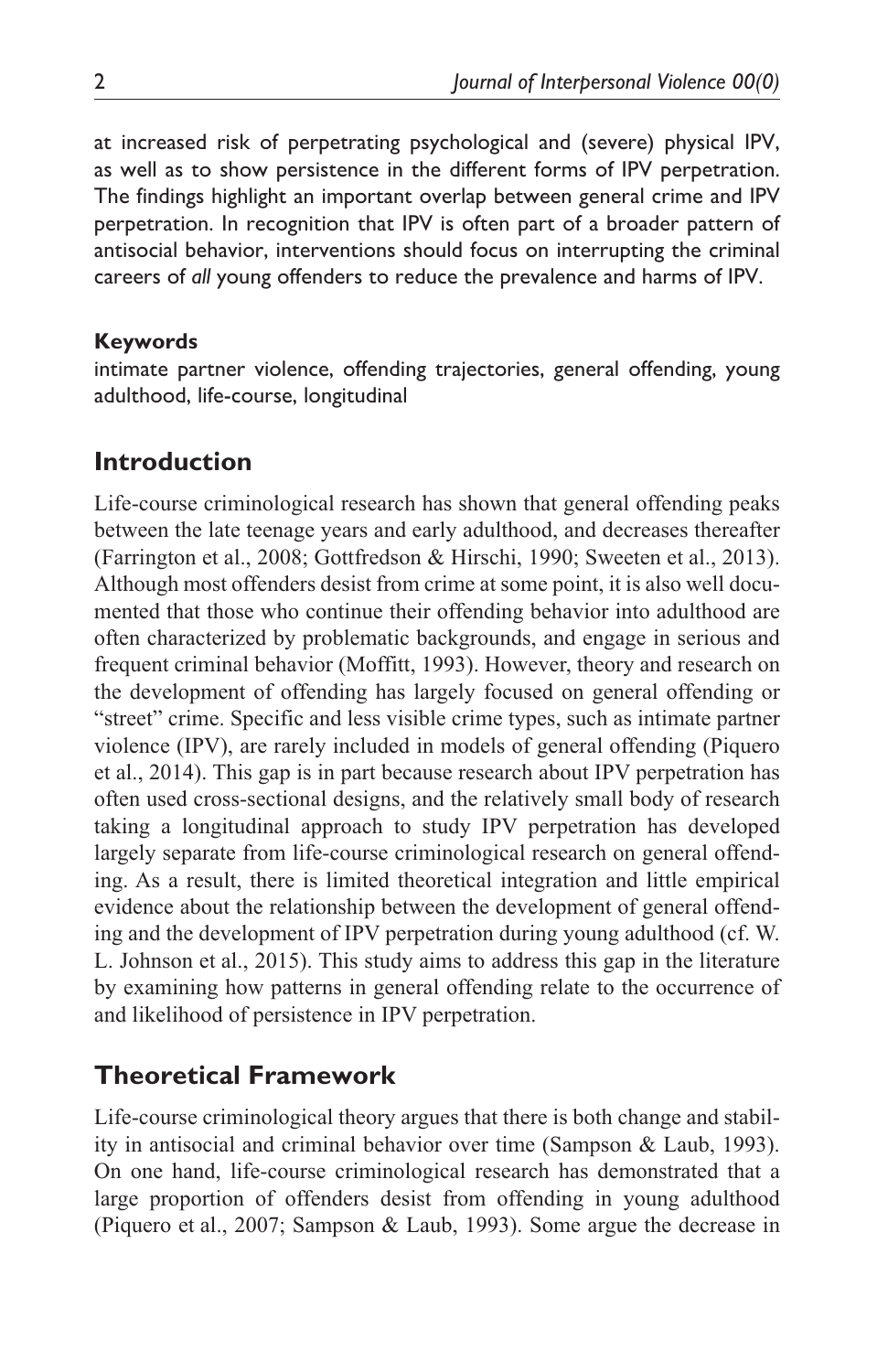offending behavior is due to maturation or people "aging out" of crime (Massoglia & Uggen, 2010; Moffitt, 1993), while others assume that the social bonds that people tend to form in young adulthood promote a more conventional lifestyle (Sampson & Laub, 1993). On the other hand, research has also found considerable continuity in aggressive and antisocial behavior over time (Huesmann et al., 2009; Piquero et al., 2012). This stability in offending over the life-course is argued to be due to stable underlying characteristics (Gottfredson & Hirschi, 1990), an interaction between early individual characteristics and environmental risk factors (Moffitt, 1993), or a process of cumulative disadvantage, in which the consequences of earlier antisocial behavior reduce people's chances of leaving their criminal behavior behind (Sampson & Laub, 1997).

In addition, general theories of crime and violence assert that certain individuals, due to a stable underlying antisocial propensity, start their criminal career early in life and are likely to engage in persistent antisocial behavior over the life-course and exhibit different forms of antisocial behavior across different social contexts, including in the context of an intimate relationship (Gottfredson & Hirschi, 1990; Moffitt, 1993). Whereas the formation of stable relationships in young adulthood is found to be an important desistance factor for general offending (Sampson & Laub, 1993), this may not be the case for the more serious offenders, for whom entering a relationship may provide another opportunity to display antisocial and violent behavior (Moffitt, 1993). Moreover, others have argued that those who engage in IPV may be more similar to, rather than different from, other violent offenders, and that general crime and violence and IPV perpetration to a significant extent have a shared etiology (Fagan & Wexler, 1987; Felson & Lane, 2010; Moffitt et al., 2000).

Therefore, following these perspectives, a considerable overlap between general offending and IPV perpetration is expected, in that those who develop a pattern of criminal behavior are also at increased risk of engaging in more frequent IPV perpetration. However, limited research explores this relationship between developmental patterns in general offending and the development of IPV perpetration. This is in part because early IPV focused theorists developed their models largely separate from theories of general offending. To illustrate, theories that scholars have developed specifically to understand IPV perpetration focus on the role of gender inequality and gender roles defined by patriarchal society (R. E. Dobash & Dobash, 1979); on characteristics of the family context, including power, conflict, and stress (Straus et al., 1980); or on the link between early experiences of family violence and child abuse and later IPV (Ehrensaft et al., 2003; Mihalic & Elliott, 1997; Widom, 1989). These theories do not consider the role that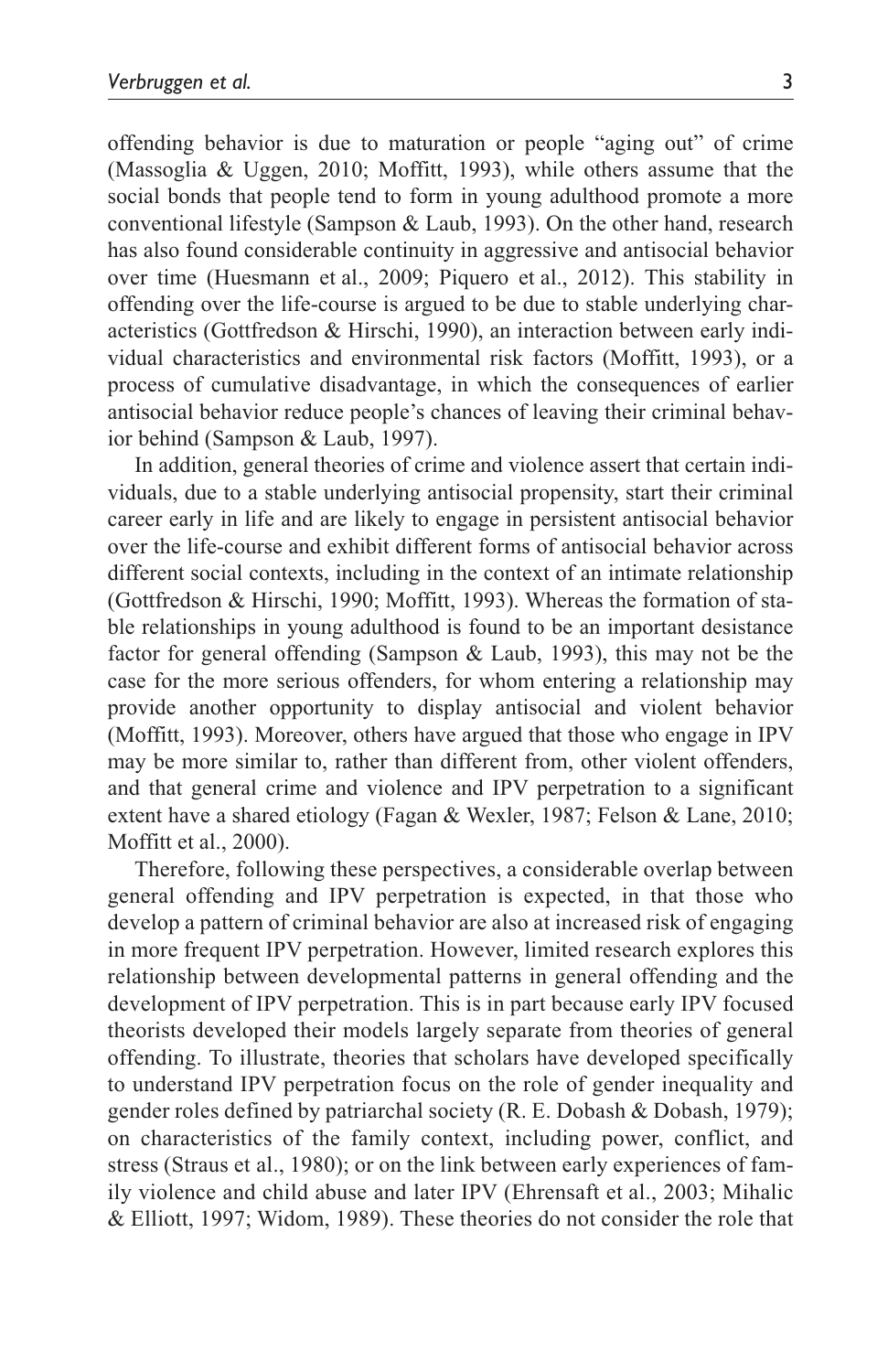other criminal behavior plays when studying IPV perpetration, and therefore have not placed the development of IPV perpetration into a broader pattern of criminal behavior.

In contrast to the early IPV theorists, other scholars focusing on identifying personality characteristics of IPV perpetrators have considered the role of aggression and crime more broadly, revealing that those perpetrators who are violent both within and outside the family context tend to be the more serious IPV perpetrators (Holtzworth-Munroe & Stuart, 1994). Furthermore, other more recent integrated theoretical models also explicitly consider an individual's background of antisocial behavior, alongside a variety of other factors, to explain IPV. In particular, the dynamic developmental system model considers individual risk or background factors of both partners, including antisocial behavior, when explaining IPV (Capaldi & Clark, 1998; Capaldi et al., 2005; Capaldi & Kim, 2007). However, this model focuses particularly on the relationship context, and argues that factors including interaction patterns, as well as other proximal factors such as substance use, are important for understanding the occurrence, severity, and duration of IPV perpetration.

## **Prior Research**

Prior research that has examined general antisocial or criminal behavior in relation to IPV perpetration provides a compelling evidence base demonstrating a considerable relationship between the two. To begin with, review studies point to general antisocial or delinquent behavior in the teenage years as an important risk factor for involvement in IPV in young adulthood (Capaldi et al., 2012; Costa et al., 2015).

Furthermore, research has shown that those involved in serious and/or persistent antisocial or criminal behavior are at an especially increased risk of perpetrating IPV. For example, using a subsample  $(N = 495)$  from the Christchurch Health and Development Study of a birth cohort, Woodward et al. (2002) measured antisocial behavior from ages 8 to 21, and found that young people who showed early-onset persistent antisocial behavior were at higher risk of engaging in IPV, as well as reported higher levels of IPV perpetration at age 21, compared with adolescent-onset and non-offender groups. Similarly, Moffitt et al. (2002) followed a birth cohort until age 26 as part of the Dunedin Multidisciplinary Health and Development Study. Focusing on the males ( $N = 477$ ), they demonstrated that those with a persistent pattern of serious antisocial behavior throughout childhood and adolescence were more likely to have engaged in physical IPV at age 26, and to have a court conviction for violence against women, compared with those who showed normative antisocial behavior. Moreover, focusing specifically on violent offending,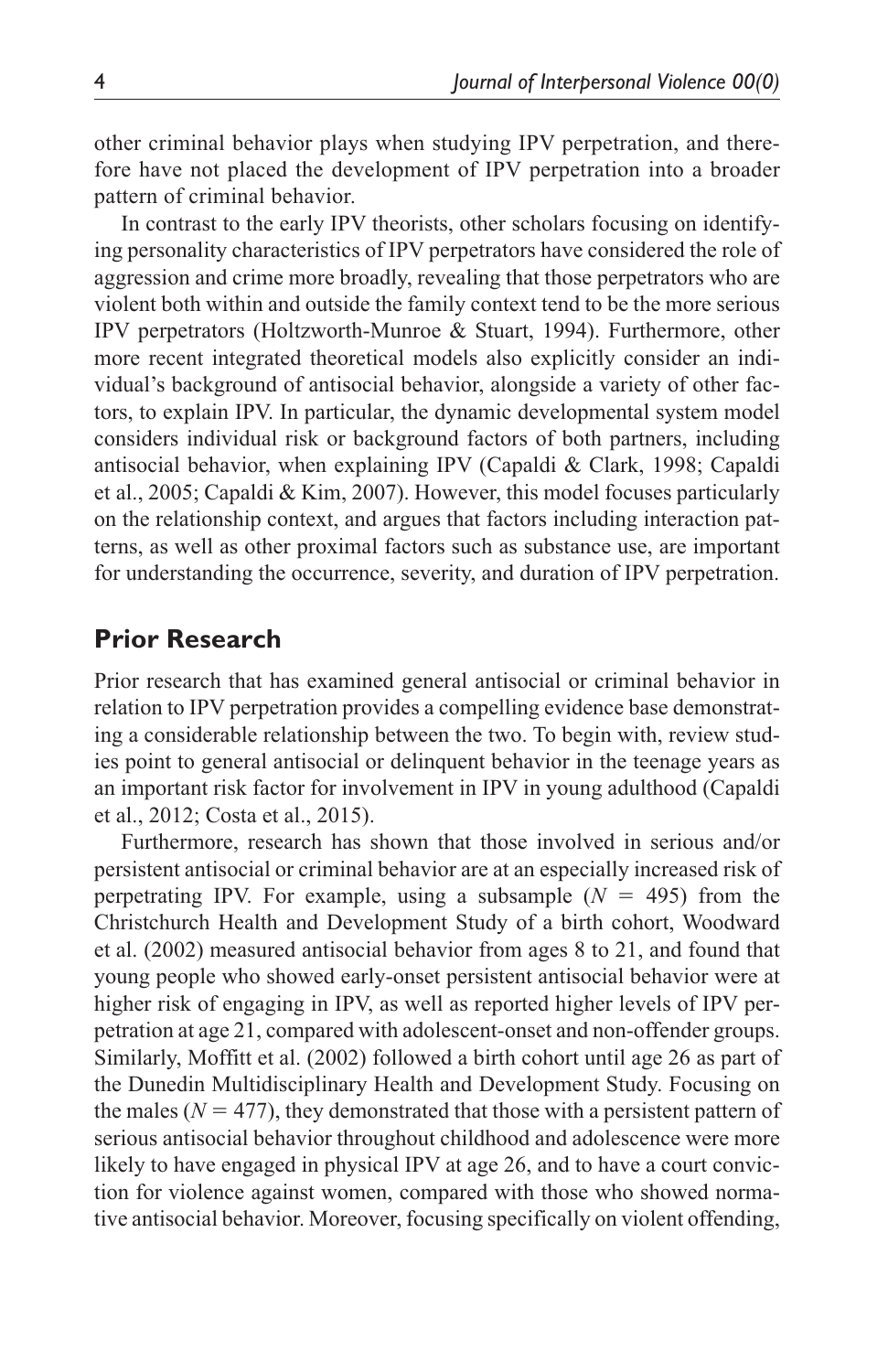Herrenkohl et al. (2007) examined the association between patterns in violence during adolescence (ages 13–18) and IPV perpetration at age 24 using a school-based sample ( $N = 644$ ). Using group-based trajectory modeling, they identified four violent trajectory groups. Those in the chronic violence and the late-increaser groups were more likely to report IPV in young adulthood compared with the non-offender and desister groups, although the effects became marginally significant when other proximal risk factors were taken into account. Furthermore, Piquero et al. (2014) also used group-based trajectory modeling to distinguish between different offender groups among males followed in the Cambridge Study in Delinquent Development, and found that the two groups who engaged in chronic offending over the lifecourse, measured from ages 10 to 40, were at increased risk of engaging in physical IPV perpetration beyond young adulthood (at age 32 and/or 48). Finally, research using officially registered rather than self-report data also indicated that a large proportion of arrested adult IPV perpetrators have a history of general offending (Buzawa & Hirschel, 2008; Hilton & Eke, 2016; Klein & Tobin, 2008; Piquero et al., 2006), and that high-rate general offenders are also likely to show high-rate IPV perpetration (Richards et al., 2013).

In addition, there are a few studies that examine the role of general antisocial behavior in relation to the likelihood of persistence in IPV perpetration. Although there is a wealth of longitudinal research on patterns of desistance and persistence in general criminal behavior, longitudinal analysis of the development of IPV perpetration is still an emerging area of work (Walker et al., 2013). Some longitudinal studies following community samples suggest that rates of physical IPV perpetration decrease throughout young adulthood. For instance, following a sample of at-risk young adults  $(N = 194)$ over a period of 10 years, Kim et al. (2008) found a significant decrease in physical aggression over time. Similarly, studying IPV perpetration from ages 13 to 28 in a sample of about 1,200 males and females, W. L. Johnson et al. (2015) demonstrated that the development of IPV perpetration follows a similar pattern compared with the typical age-crime curve found for general crime, although IPV perpetration peaks slightly later, around age 20, and then declines. However, research also points to stability in IPV perpetration over time in school-based (Greenman & Matsuda, 2016), and at-risk samples followed up until approximately age 30 (Shortt et al., 2012). Moreover, studies examining married and cohabitating couples indicate that stability in IPV is more likely among those who engaged in severe IPV (Caetano et al., 2005; Quigley & Leonard, 1996).

A few studies that focused on cohabitating and married couples have considered general antisocial or offending behavior in relation to the likelihood of persistence in IPV, and indicated that those involved in general antisocial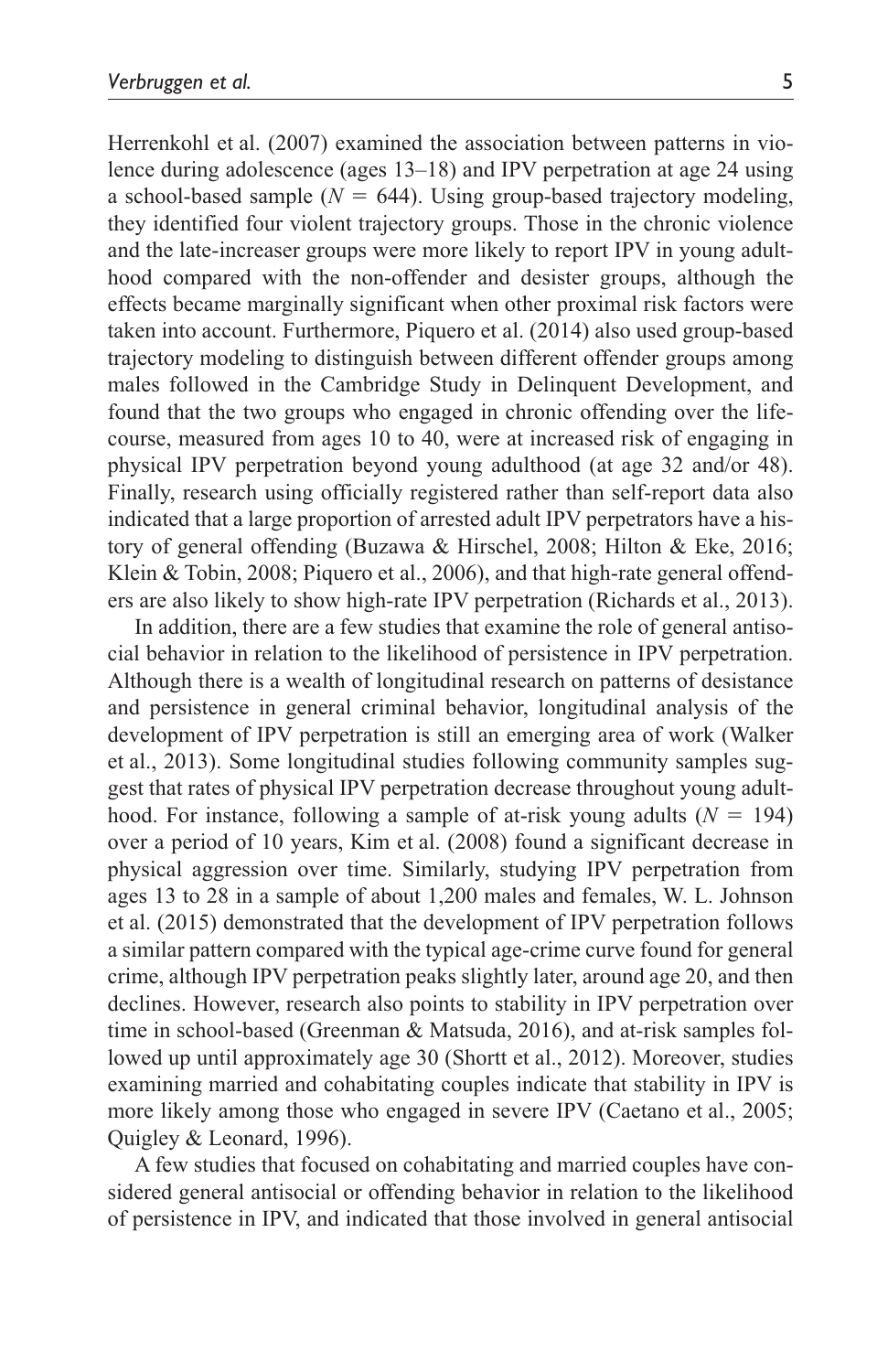or criminal behavior tended to be the more serious IPV perpetrators, and appeared more likely to persist in IPV. To illustrate, Lorber and O'Leary (2004) examined physical IPV in early marriage among 94 couples and found that the husband's general aggression was associated with persistence in (severe) IPV perpetration. Moreover, following a sample of about 100 men to conduct a longitudinal test of Holtzworth-Munroe and Stuart's (1994) typology, which found different types of IPV perpetrators, showed that the subgroup of generally violent/antisocial men, who behaved violently and antisocially both within and outside the home, engaged in the highest levels of IPV over the 3-year follow-up period, and were least likely to desist, compared with the other groups (Holtzworth-Munroe et al., 2003).

Finally, compared with physical IPV, psychological IPV has received less attention in the literature. However, it is important to consider psychological IPV, as research indicates that psychological IPV is both a correlate and a precursor for physical IPV (Schumacher & Leonard, 2005). Research on community samples found higher rates of psychological IPV compared with physical IPV, as well as evidence for stability over time in psychological IPV (Capaldi et al., 2003; Fritz & Slep, 2009; Kim et al., 2008; Shortt et al., 2012). Although research on the association between general crime and psychological IPV is limited, there is some evidence that involvement in antisocial behavior is related to an increased likelihood of psychological IPV perpetration (Kim et al., 2008; Magdol et al., 1998).

# **The Current Study**

The existing research indicates that general offending is to some extent related to IPV perpetration, and that especially persistent general offenders are at increased risk of perpetrating IPV. Moreover, those IPV perpetrators who are also involved in offending appear more likely to show persistence in IPV. However, the body of literature on this topic is comparatively small. Moreover, although general crime is a risk factor for IPV perpetration (Capaldi et al., 2012; Costa et al., 2015), relatively little is known about how differences in developmental patterns of general offending behavior are related to IPV perpetration. Furthermore, in addition to physical IPV, this study includes psychological IPV which is a form of IPV less often studied in relation to general offending. Finally, persistence and desistance in IPV perpetration over time is a research area that is only relatively recently receiving more attention (Walker et al., 2013). Thus, this study aims to add to the body of literature in this area by examining how different developmental patterns in general offending are related to different forms of IPV as well as to persistence in different forms of IPV.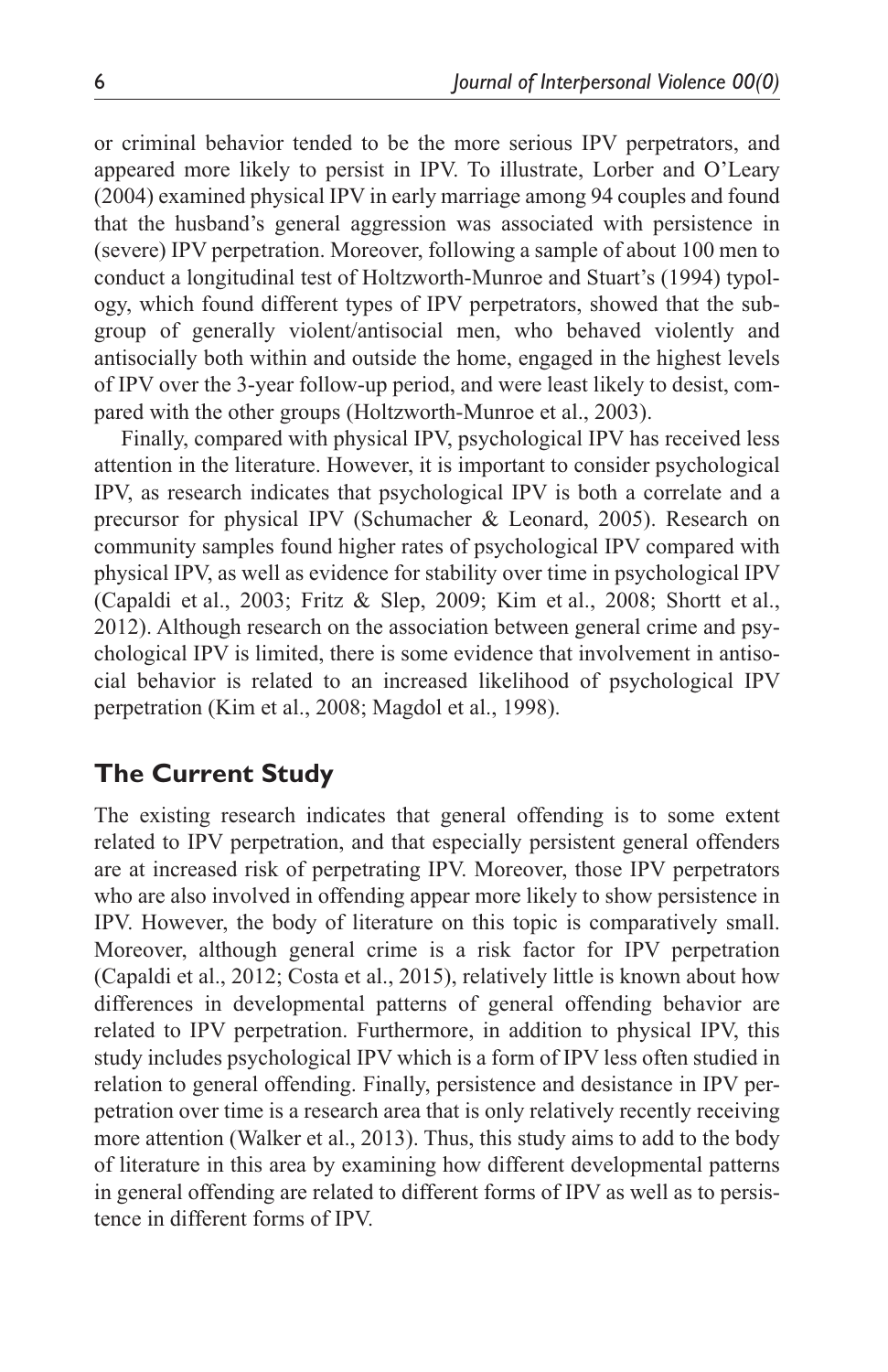Furthermore, because existing research has often used school-based samples who have been followed up to young adulthood (W. L. Johnson et al., 2015; Kim et al., 2008; Shortt et al., 2012), individuals who are cohabitating or married (Caetano et al., 2005; Lorber & O'Leary, 2004), or samples of arrested IPV perpetrators (Piquero et al., 2006; Richards et al., 2013), it is unclear to what extent findings from existing studies are comparable and generalizable. To address these sampling shortcomings, this study uses data from the Project on Human Development in Chicago Neighborhoods (PHDCN) study. This rigorous study enables us to examine the relationship between general offending and IPV perpetration in an ethnically diverse sample of urban young adults who are representative of their peers living in Chicago, from different socioeconomic backgrounds, and including the three largest race/ethnic groups in the United States, namely Caucasian, African American, and Hispanic (Sampson, 2012). Therefore, the sample captures young people from a wide range of backgrounds, including those youths whose lives are likely affected most by crime and violence.

Thus, this study examines how patterns in general offending are related to the occurrence and likelihood of persistence in IPV perpetration in a sample of urban, ethnically diverse young adults. To identify developmental patterns in general offending, we use a similar approach used in prior research in this area (Herrenkohl et al., 2007; Piquero et al., 2014). More specifically, we use group-based trajectory modeling (Nagin, 1999) to identify distinct offending pathways in the sample and then we examine whether and to what extent these different offending patterns are related to IPV perpetration. Moreover, building upon existing research, we include several measures of IPV perpetration, namely psychological IPV, any physical IPV, and severe physical IPV, as well as persistent IPV. Based on the theoretical framework and prior research discussed above, two hypotheses have been formulated: (a) It is expected that those with more serious and persistent patterns of general offending are more likely to report psychological, any physical, and severe physical IPV perpetration, and (b) it is hypothesized that those involved in more serious and persistent general offending are more likely to display persistence in psychological, any physical, and severe physical IPV perpetration.

## **Method**

### *Sample*

The study uses data from the Longitudinal Cohort component of the larger PHDCN study (Earls & Buka, 1997; Earls et al., 2002). The Longitudinal Cohort component followed seven age cohorts of children and young adults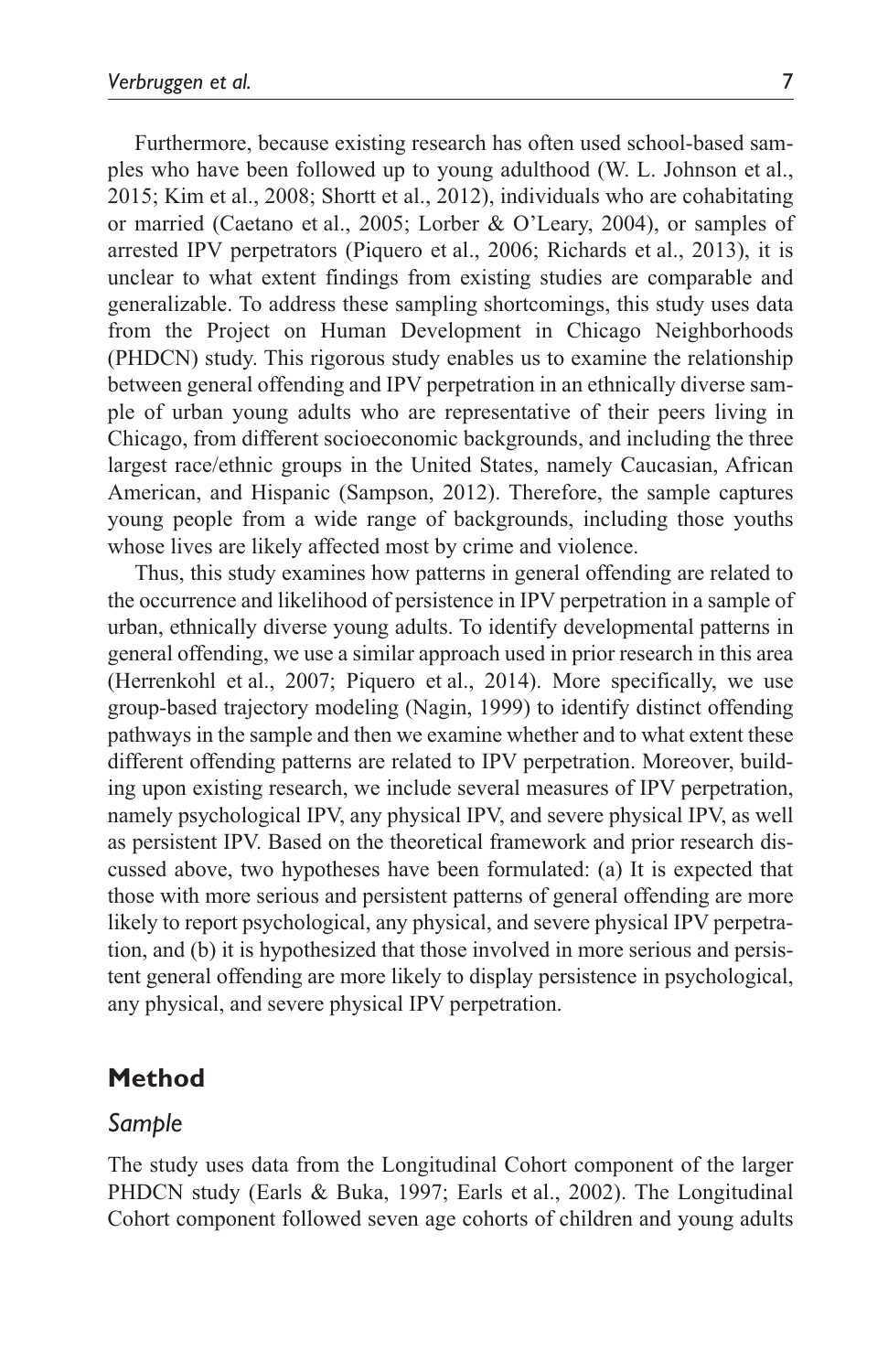(aged 0, 3, 6, 9, 12, 15, and 18) over three waves, with approximately two years between waves.<sup>1</sup> A stratified probability sampling approach was adopted to first randomly select neighborhoods clusters, then block groups within neighborhoods, and then potential participants. Both primary caregivers and respondents were interviewed for the younger cohorts, whereas only respondents were interviewed in the final (aged 18) cohort. Over 6,000 participants were interviewed across the different cohorts.

As the focus of this study is on general offending and IPV perpetration in young adulthood, we use data from the cohort of 18 year olds  $(N = 633)$ , 50.2% males). In addition, as the aim of this study is to examine the relationship between developmental patterns in offending and IPV perpetration, a subsample was selected comprising respondents who participated in all three waves  $(N = 388)$ .<sup>2</sup> This subsample consists of 204 females (52.6%) and 184 (47.4%) males. With regard to race/ethnicity, the majority of the sample is either Hispanic ( $n = 146, 37.9\%$ ) or African American ( $n = 143, 37.1\%$ ). Another 77 respondents are Caucasian (20.0%), and 19 (5.0%) have other ethnic backgrounds. Four in five respondents  $(n = 310, 80.7%)$  were either in high school at the time of Wave 1, or had completed high school, while one in five had not completed high school. Almost 40% of young people lived in a medium SES (socioeconomic status) neighborhood, whereas about an equal proportion lived in low (29.6%) or high (31.2%) SES neighborhoods. Respondents' average age in years at Wave 1 was 18.13 (*SD* = 0.34), 20.26 (*SD* = 0.63) at Wave 2, and 22.83 (*SD* = 0.59) at Wave 3 (Table 1).

For the analyses examining the association between patterns in general offending and IPV perpetration, subsamples of respondents who were in a relationship, or had been in the past year, were selected for subsequent analyses. This resulted in subsamples of 292 and 274 respondents for the analyses examining associations between general offending and IPV perpetration in Wave 1 and Wave 3, respectively, and 216 respondents for the analyses on general offending and persistence in IPV perpetration.<sup>3</sup>

### *Data and Measures*

*General offending.* Data on general offending were collected in all three waves, using a Self-Report of Delinquency questionnaire (Huizinga et al., 1991). The 26 items that were included in all three waves were included in this study. Of these items, 18 measured nonviolent offenses and eight items captured violent offending. The offenses measured ranged from relatively minor offenses such as driving without a license to serious offenses such as robbery. Respondents were asked if and how often they had engaged in the different delinquent acts in the past year. For this study, the dichotomous items were used to construct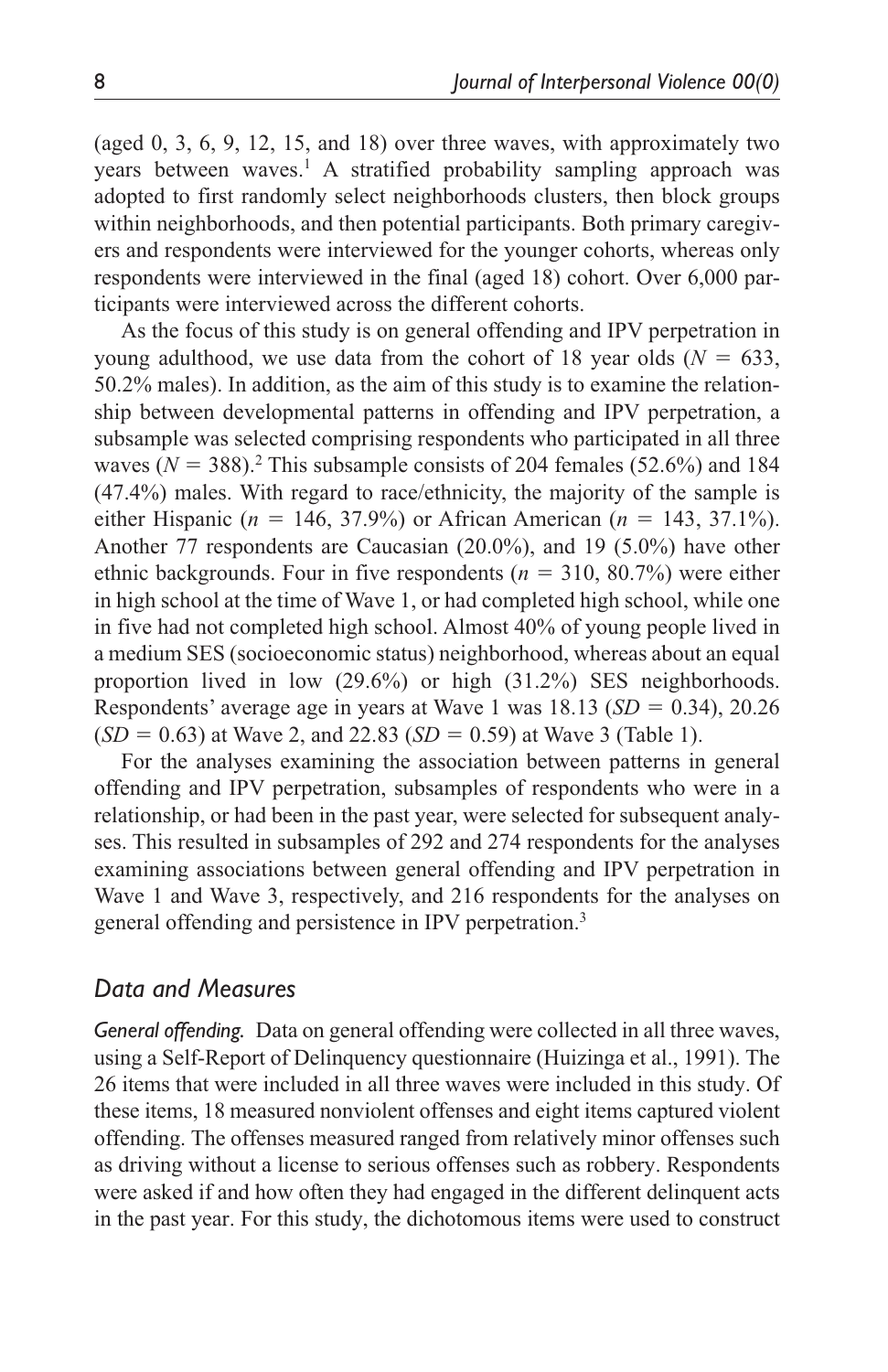| n     | %    |
|-------|------|
|       |      |
| 184   | 47.4 |
| 204   | 52.6 |
|       |      |
| 146   | 37.9 |
| 43    | 37.1 |
| 77    | 20.0 |
| 9     | 5.0  |
| 310   | 80.7 |
|       |      |
| 115   | 29.6 |
| 152   | 39.2 |
| 2     | 31.2 |
| M     | SD   |
| 18.13 | 0.34 |
| 20.26 | 0.63 |
| 22.83 | 0.59 |
| n     | ℅    |
| 292   | 75.3 |
| 274   | 70.6 |
| 216   | 55.7 |
|       |      |

**Table 1.** Demographic Characteristics of the Subsample ( $N = 388$ ).

*Note.* SES = socioeconomic status.

a variety scale for self-reported offending per wave, representing the number of different offenses each respondent had reported. A variety scale is preferred over both dichotomous measures, which minimize variation among respondents, and frequency scales, as these tend to be highly skewed due to high frequencies of relatively minor acts (Sweeten, 2012). Reliability of the selfreported offending scale was good in Wave 1 (Cronbach's alpha = .77), but slightly lower in Wave 2 (Cronbach's alpha  $=$  .69) and Wave 3 (Cronbach's alpha  $= .61$ ).

*IPV perpetration.* Self-reported IPV perpetration in the past year was measured using the Conflict Tactics Scale (CTS) in Wave 1 and using items from the Revised Conflict Tactics Scale (CTS2) in Wave 3 (Straus, 1979; Straus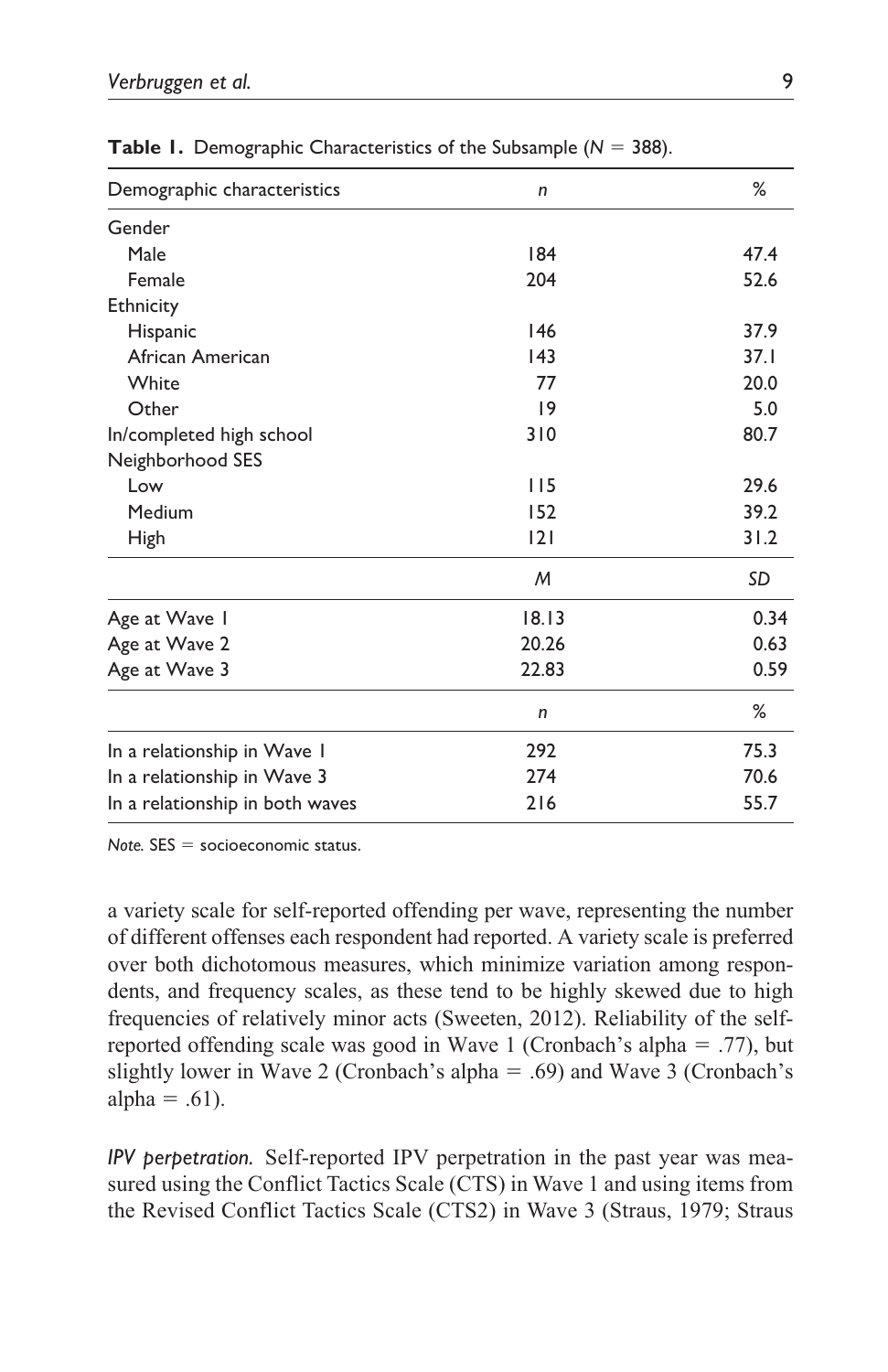et al., 1996). Respondents were asked whether they were involved with or dating someone in the past year. If respondents had been in more than one relationship in the past year, they were asked to answer the questions on IPV about their most significant relationship. In Wave 1, the psychological aggression scale consisted of six items, and for Wave 3, four of the items from the psychological aggression scale were included. For example, items asked how often respondents had insulted or swore at their partner, or had threatened to hit or throw something at their partner. Using these items, a measure of *psychological IPV* was constructed for each wave, indicating whether respondents had reported at least one of these acts in the past year. The reliability of both psychological aggression scales was good (Cronbach's alpha Wave  $1 = .82$ ; Wave  $3 = .73$ ).

In both waves, three similar items were used to measure minor physical violence, namely items that asked how often respondents had thrown something at their partner, had pushed or shoved, or had slapped their partner. Severe physical violence was measured using six items in Wave 1 and four items in Wave 3. Both waves included items asking how often respondents had kicked or hit their partner, or they had used a knife or gun. For each wave, the variable *any physical IPV* captured whether respondents had engaged in any of the violent behaviors at least once in the past year. Reliability of both physical aggression scales was good (Cronbach's alpha Wave  $1 = .83$ ; Wave  $3 = .75$ ). In addition, separate variables for *severe physical IPV* were constructed per wave, indicating whether one or more of the severely violent acts had happened at least once in the past year. The severe physical IPV scale was reliable in Wave 1 (Cronbach's alpha = .71) but did not perform as well in Wave 3 (Cronbach's alpha = .54). Finally, for each type of IPV, dichotomous *persistence* variables were constructed, for which respondents who engaged in a particular type of IPV in both waves were coded as persisting. To illustrate, respondents who engaged in a form of psychological IPV in both Waves 1 and 3 were coded as persisting in psychological IPV perpetration.

### *Analysis*

Descriptive statistics and bivariate analyses were used to describe the prevalence of IPV perpetration across Waves 1 and 3. In addition, group-based trajectory modeling was used to examine the development of self-reported offending over the three waves. This technique clusters respondents together that show a similar developmental pattern in offending (Nagin, 1999, 2005). Offending trajectories were estimated in STATA. A zero-inflated Poisson model was fitted because the dependent measures used count variables representing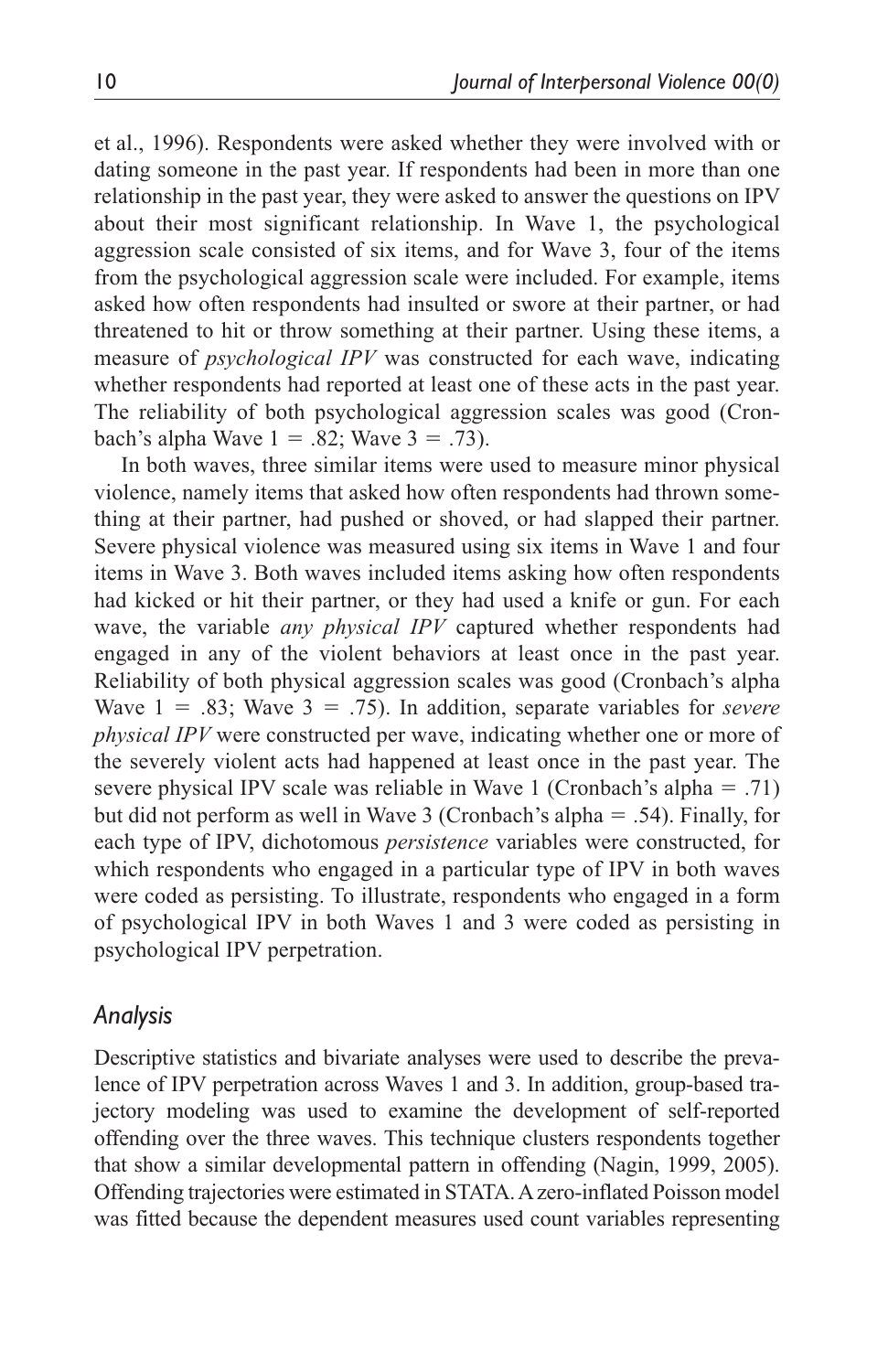the number of different offenses committed per wave. Models with different numbers of groups were estimated, and the best solution was determined using the Bayesian information criterion (BIC). The model identified which offending trajectory respondents belong to, and also estimated posterior probabilities that respondents belong to each of the trajectory groups (Nagin, 2005).

Results of the group-based trajectory modeling were used in a series of binary logistic regression analyses, aimed at investigating the relationship between patterns in the development of self-reported offending and different measures of IPV perpetration. Namely, an independent categorical variable representing the offending group to which respondents were assigned was included in the regression analyses. The following demographic characteristics were included in the analyses as control measures: dichotomous variables for *gender* (female = 0, male = 1) and respondents' *educational achievement* ( $0 = not in high school/not completed high school,  $1 = finished$ )$ high school/in high school); categorical variables for *race/ethnicity* (Hispanic, African American, Caucasian/Other) and *neighborhood SES* (low, medium, high). The dichotomous dependent variables in the different models were *psychological, any physical*, and *severe physical IPV perpetration* in Wave 1 and in Wave 3, as well as *persistence* in these different types of IPV perpetration across the waves.

## **Results**

## *General Offending in Young Adulthood*

General offending was measured across all three waves. Results showed that a considerable proportion of young adults engaged in some offending in Wave 1 (71.0%) when respondents were on average 18 years old, and this number had decreased to just over half of the respondents (52.8%) by Wave 3, when they averaged 23 years old. Nonviolent offending was more common, although a sizable proportion of young adults also reported involvement in violent offending (Table 2).

The results of group-based trajectory modeling indicated that there were three offending trajectories in the sample. Group 1, consisting of about 27%, was not, or only to a very limited extent, involved in offending across the three waves (for readability, we refer to this group as non-offenders). A large group of just over half of the sample was involved in some offending, and the number of different offenses they committed decreased over the waves (Group 2: low-rate offenders). About one fifth of the sample showed a higher rate of offending (Group 3: high-rate offenders). Although their offending behavior also decreased over the waves, their level of offending at Wave 3 was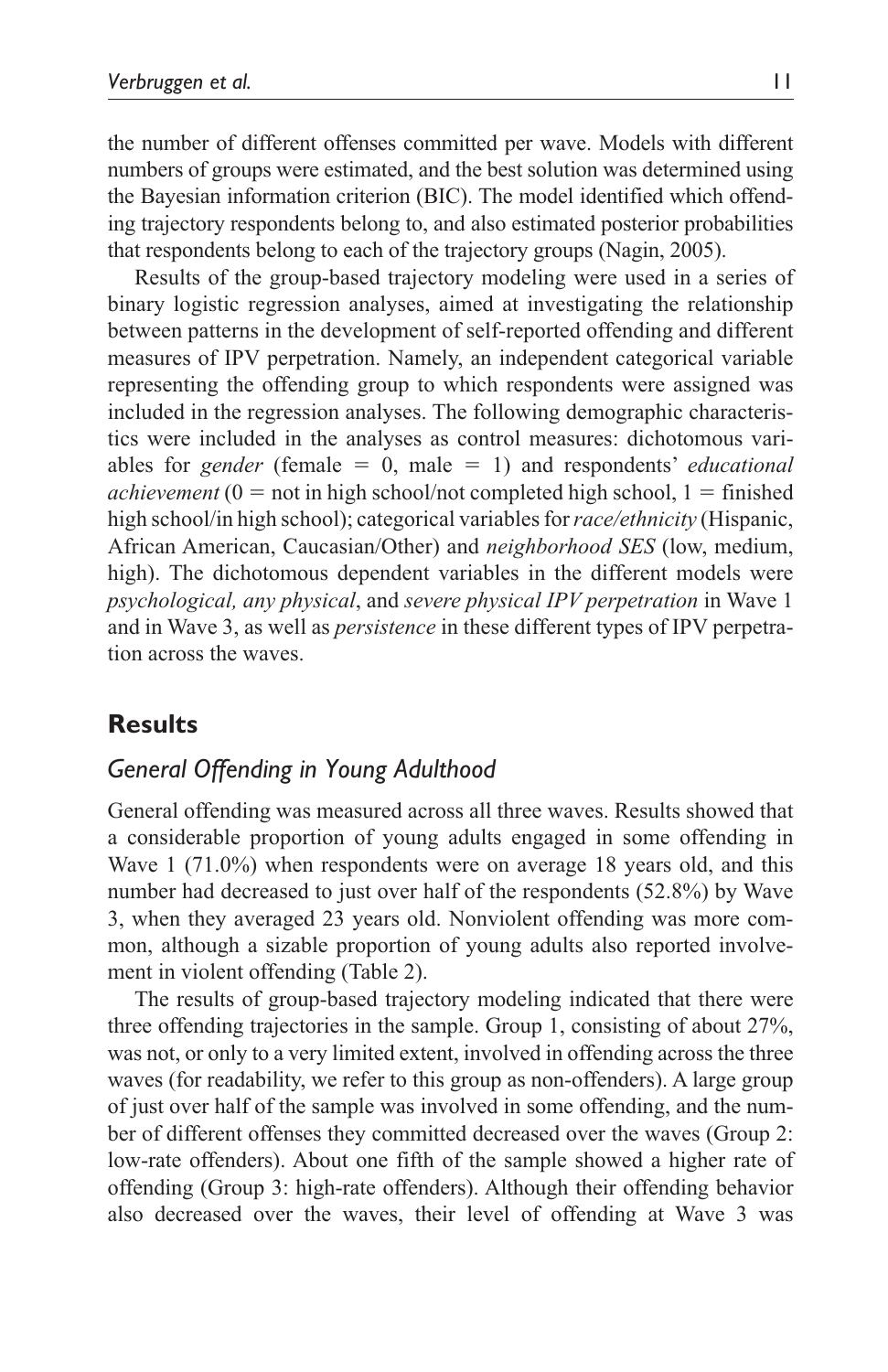|                                         | Wave I      |      | Wave 2          |      | Wave 3                  |      |
|-----------------------------------------|-------------|------|-----------------|------|-------------------------|------|
| Offending variables                     | n           | %    | N               | %    | n                       | %    |
| Total offending                         | 274         | 71.0 | 248             | 64.1 | 204                     | 52.8 |
| Nonviolent offending                    | 242         | 62.7 | 228             | 58.9 | 192                     | 49.7 |
| Violent offending                       | 7           | 44.3 | 117             | 30.2 | 83                      | 21.5 |
|                                         | Group sizes |      | Proportion male |      | Posterior probabilities |      |
| General offending trajectories          | n           | ℅    | N               | %    | M                       | SD   |
| Group 1: Non-offenders                  | 105         | 27.1 | 23              | 21.9 | 0.89                    | 0.10 |
| Group 2: Low-rate offenders             | 209         | 53.9 | 99              | 47.4 | 0.87                    | 0.13 |
| Group 3: High-rate offenders            | 74          | 9.1  | 62              | 83.8 | 0.90                    | 0.13 |
|                                         | Wave I      |      | Wave 2          |      | Wave 3                  |      |
|                                         | M           | SD   | M               | SD   | M                       | SD   |
| Group 1: Non-offenders                  |             |      |                 |      |                         |      |
| Number of different offenses            | 0.17        | 0.38 | 0.12            | 0.32 | 0.14                    | 0.40 |
| Number of different nonviolent offenses | 0.11        | 0.32 | 0.11            | 0.31 | 0.13                    | 0.40 |
| Number of different violent offenses    | 0.06        | 0.23 | 0.01            | 0.10 | 0.01                    | 0.10 |
| Group 2: Low-rate offenders             |             |      |                 |      |                         |      |
| Number of different offenses            | 2.11        | 1.49 | 1.50            | 127  | 1.00                    | 1.10 |
| Number of different nonviolent offenses | 1.41        | 1.25 | 1.13            | 0.98 | 0.78                    | 0.86 |
| Number of different violent offenses    | 0.70        | 0.85 | 0.37            | 0.67 | 0.22                    | 0.54 |
| Group 3: High-rate offenders            |             |      |                 |      |                         |      |
| Number of different offenses            | 5.92        | 2.92 | 4.64            | 2.52 | 3.23                    | 1.89 |
| Number of different nonviolent offenses | 3.86        | 2.07 | 3.18            | 1.93 | 2.27                    | 1.39 |
| Number of different violent offenses    | 2.05        | 1.44 | 1.46            | 1.18 | 0.96                    | 0.96 |

**Table 2.** Self-Reported Offending Across the Waves (*N* = 388).

considerably higher compared with the other two groups (Figure 1, Table 2). Table 2 also shows that the average posterior probabilities per offending group are high, which means that respondents had a high probability of being assigned to the offending group that best resembled the development of their offending behavior across the waves (Nagin, 1999).

Table 2 also shows that, not surprisingly, the average number of different offenses committed is clearly highest in the high-rate offender group. Moreover, whereas the average number of different violent offenses reported is (very) low in the non-offender and low-rate offender groups, it is considerably higher in the high-rate offending group. Thus, the high-rate offending group shows a diverse pattern of both nonviolent and violent criminal behavior. Finally, even though many young adults engaged in some offending, the average number of offenses can be considered to be low, as the total offending scale measured 26 different types of offenses.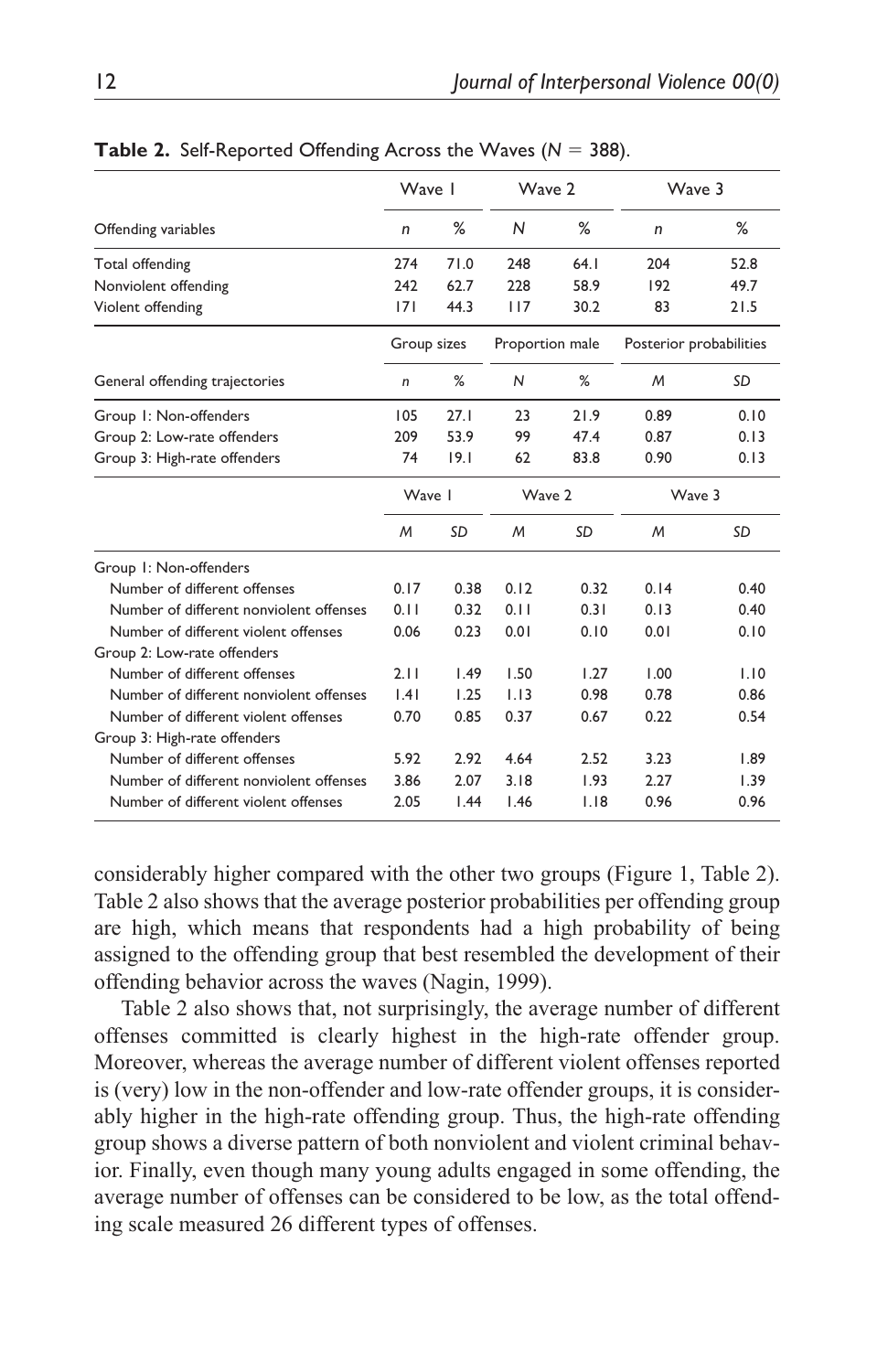

**Figure 1.** Three-group solution for self-reported general offending.

|                     | Wave 1<br>$(N = 292)$ |      | Wave 3<br>$(N = 274)$ |      | Waves 1 and 3<br>$(N = 216)$ |      |
|---------------------|-----------------------|------|-----------------------|------|------------------------------|------|
| <b>Total Sample</b> | n                     | %    | n                     | %    | n                            | %    |
| Psychological IPV   | 267                   | 91.4 | 214                   | 78.I | 166                          | 76.9 |
| Any physical IPV    | 138                   | 47.3 | 76                    | 27.7 | 45                           | 20.8 |
| Severe physical IPV | 68                    | 23.3 | 42                    | 15.3 | 19                           | 8.8  |
| Males               | $(n = 132)$           |      | $(n = 120)$           |      | $(n = 90)$                   |      |
| Psychological IPV   | l I 7                 | 88.6 | 90                    | 75.0 | 65                           | 72.2 |
| Any physical IPV    | 36                    | 27.3 | 24                    | 20.0 | Н                            | 12.2 |
| Severe physical IPV | Н                     | 8.3  | $\overline{2}$        | 10.0 | ı                            | IJ   |
| <b>Females</b>      | $(n = 160)$           |      | $(n = 154)$           |      | $(n = 126)$                  |      |
| Psychological IPV   | 150                   | 93.8 | 124                   | 80.5 | 0                            | 80.2 |
| Any physical IPV    | 102                   | 63.8 | 52                    | 33.8 | 34                           | 27.0 |
| Severe physical IPV | 57                    | 35.6 | 30                    | 19.5 | 18                           | 14.3 |

| Table 3. Prevalence of IPV Perpetration. |  |
|------------------------------------------|--|
|------------------------------------------|--|

*Note.* IPV = intimate partner violence.

# *IPV Perpetration in Young Adulthood*

IPV perpetration was measured in Waves 1 and 3. Most respondents (91.4%) reported at least some form of psychological IPV perpetration in Wave 1 (Table 3). This proportion had decreased to just under 80% in Wave 3.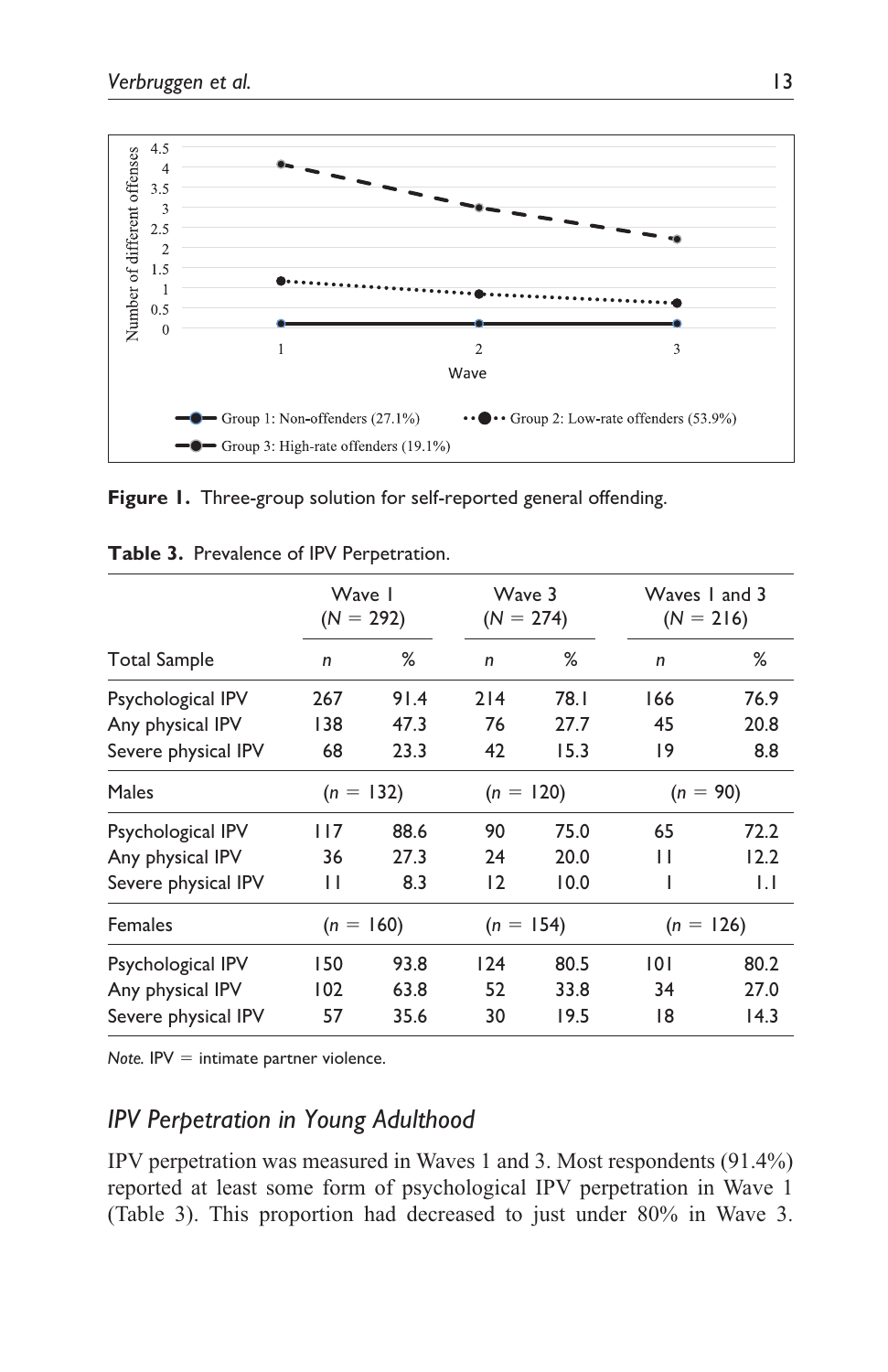Combining data from both waves showed that three quarters of the sample engaged in persistent psychological IPV.

Furthermore, in Wave 1, almost half of the respondents reported physical IPV perpetration (47.3%). In Wave 3, the percentage of respondents perpetrating physical IPV had decreased to 27.7%. In addition, one in five respondents engaged in physical IPV perpetration in both waves. Although the vast majority of those reporting IPV perpetration engaged in relatively minor acts of physical IPV, 23.3% of young people reported committing at least one act of severe physical IPV perpetration in Wave 1, decreasing to 15.3% in Wave 3. Furthermore, 8.8% of young adults showed persistence in severe IPV perpetration.

## *The Relationship Between General Offending and IPV Perpetration*

Binary logistic regression analyses were used to examine the relationship between developmental patterns in self-reported offending and different measures of IPV perpetration, namely *psychological, any physical*, and *severe physical* IPV in both waves, and *persistence* in the different types of IPV perpetration across the waves. In all analyses, a categorical variable representing the offending group to which respondents belonged was included in the models, with the non-offender group serving as the reference category.

The results showed that in both Wave 1 (Table 4) and Wave 3 (Table 5), the two offender groups were significantly more likely to report engaging in psychological and (both any and severe) physical IPV perpetration, compared with the non-offender group. The effects were most pronounced for those involved in high-rate offending over the waves, indicating that those with the most serious offending pattern were at highest risk of engaging in IPV perpetration.

Furthermore, females were significantly more likely than males to report psychological and physical IPV perpetration in both waves. Those who were still in high school or had finished high school were less likely to report (any and severe) physical IPV perpetration in Wave 1, compared with those who had not completed high school. In addition, African Americans were significantly more likely to report psychological IPV and physical IPV in Wave 3 than Hispanics and Caucasians. Living in a medium SES neighborhood was associated with a reduced likelihood of psychological IPV perpetration in Wave 1, compared with coming from a low SES neighborhood, albeit the effect was marginally significant.

Moreover, those in the high-rate offending group were also significantly more likely to show *persistence* in psychological and (severe) physical IPV perpetration, compared with non-offenders (Table 6). Furthermore, low-rate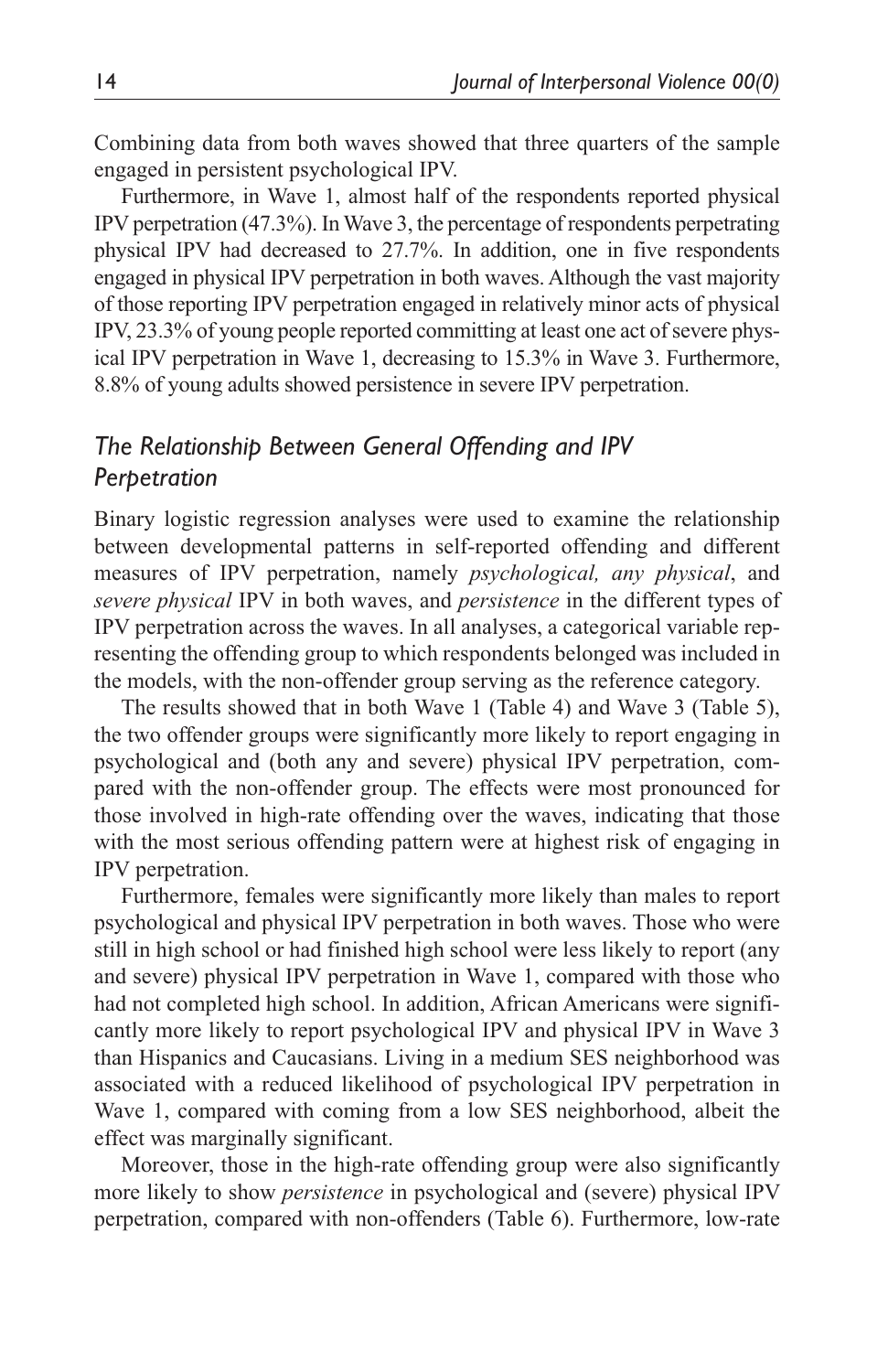|                                 | Psychological IPV |      | Any Physical IPV |      | Severe Physical IPV |      |  |
|---------------------------------|-------------------|------|------------------|------|---------------------|------|--|
| Variables                       | B                 | SE   | <sub>B</sub>     | SE   | <sub>B</sub>        | SE   |  |
| Male                            | $-1.24*$          | 0.51 | $-2.43***$       | 0.36 | $-2.92***$          | 0.52 |  |
| African American                | 0.80              | 0.63 | 0.30             | 0.30 | 0.57                | 0.37 |  |
| Caucasian/Other                 | $-0.65$           | 0.55 | $-0.18$          | 0.40 | $-0.42$             | 0.53 |  |
| In/completed high school        | 0.24              | 0.58 | $-0.85*$         | 0.35 | $-1.24**$           | 0.39 |  |
| Neighborhood SES<br>medium      | $-1.36†$          | 0.70 | $-0.11$          | 0.33 | $-0.20$             | 0.38 |  |
| Neighborhood SES high           | $-0.98$           | 0.75 | $-0.52$          | 0.38 | $-0.36$             | 0.46 |  |
| Group 2: Low-rate<br>offenders  | $1.13*$           | 0.52 | $0.80*$          | 0.34 | $1.23**$            | 0.43 |  |
| Group 3: High-rate<br>offenders | $2.19**$          | 0.80 | $2.20***$        | 0.50 | $2.63***$           | 0.63 |  |
| Constant                        | $2.80***$         | 0.77 | 0.82             | 0.43 | $-0.57$             | 0.48 |  |
| Nagelkerke R <sup>2</sup>       | .17               |      | .31              |      | .33                 |      |  |

**Table 4.** Associations Between General Offending Trajectories and IPV Perpetration in Wave 1.

*Note.* IPV = intimate partner violence; SES = socioeconomic status.

† *p* < .10. \**p* < .05. \*\**p* < .01. \*\*\**p* < .001.

|                                 |           | Psychological IPV |           | Any Physical IPV |           | Severe Physical IPV |
|---------------------------------|-----------|-------------------|-----------|------------------|-----------|---------------------|
| Variables                       | B         | SE                | B         | SE               | B         | SE                  |
| Male                            | $-1.10**$ | 0.37              | $-1.20**$ | 0.35             | $-1.14**$ | 0.43                |
| African American                | $0.98*$   | 0.41              | $0.74*$   | 0.34             | 0.36      | 0.41                |
| Caucasian/Other                 | 0.20      | 0.44              | $-0.04$   | 0.46             | $-0.66$   | 0.64                |
| In/completed high<br>school     | $-0.16$   | 0.42              | $-0.46$   | 0.36             | $-0.20$   | 0.44                |
| Neighborhood SES<br>medium      | 0.51      | 0.40              | $-0.53$   | 0.35             | $-0.57$   | 0.42                |
| Neighborhood SES<br>high        | $-0.05$   | 0.44              | $-0.46$   | 0.41             | $-0.46$   | 0.49                |
| Group 2: Low-rate<br>offenders  | $1.00**$  | 0.38              | $1.14**$  | 0.40             | $1.28*$   | 0.54                |
| Group 3: High-rate<br>offenders | $4.03***$ | 1.09              | $1.85***$ | 0.53             | $1.84**$  | 0.67                |
| Constant                        | 0.46      | 0.46              | $-1.11*$  | 0.47             | $-2.00**$ | 0.61                |
| Nagelkerke R <sup>2</sup>       | .25       |                   | .18       |                  | . 14      |                     |

| Table 5. Associations Between General Offending Trajectories and IPV |  |  |
|----------------------------------------------------------------------|--|--|
| Perpetration in Wave 3.                                              |  |  |

*Note.* IPV = intimate partner violence; SES = socioeconomic status.

 $*$ *p* < .05.  $*$ *p* < .01.  $*$ *xp* < .001.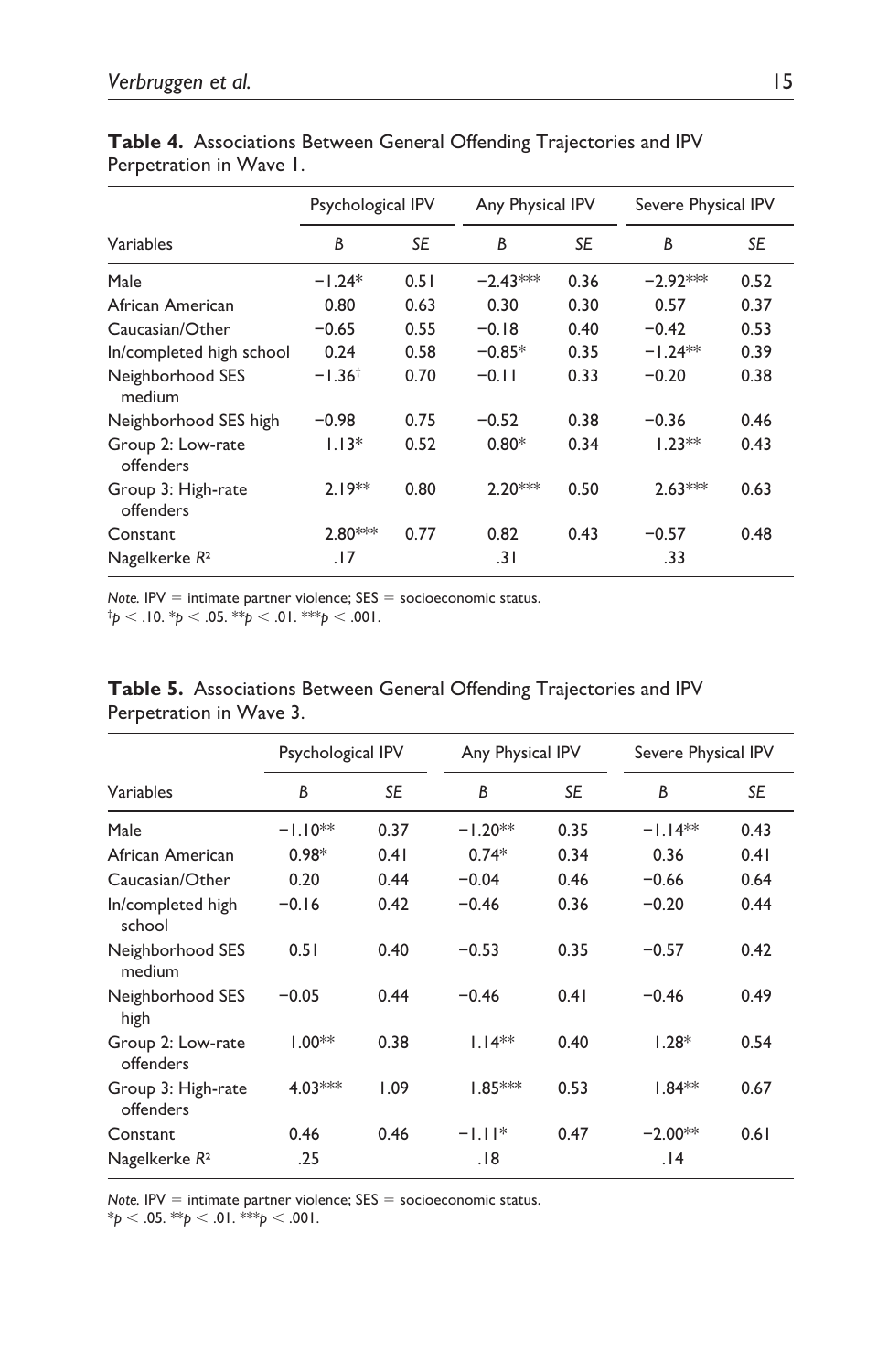|                                 | Psychological IPV |      |           | Any Physical IPV |                   | Severe Physical IPV |  |
|---------------------------------|-------------------|------|-----------|------------------|-------------------|---------------------|--|
| Variables                       | B                 | SE   | B         | SE               | B                 | SE                  |  |
| Male                            | $-1.11**$         | 0.40 | $-1.38**$ | 0.46             | $-3.27**$         | 1.10                |  |
| African American                | $1.08*$           | 0.44 | 0.57      | 0.42             | 0.43              | 0.61                |  |
| Caucasian/Other                 | 0.53              | 0.48 | 0.14      | 0.55             | $-0.39$           | 0.93                |  |
| In/completed high<br>school     | $-0.15$           | 0.47 | $-0.45$   | 0.43             | 0.20              | 0.71                |  |
| Neighborhood SES<br>medium      | 0.17              | 0.45 | $-0.09$   | 0.42             | $-0.32$           | 0.61                |  |
| Neighborhood SES<br>high        | $-0.29$           | 0.48 | $-0.66$   | 0.51             | $-0.37$           | 0.70                |  |
| Group 2: Low-rate<br>offenders  | $0.90*$           | 0.41 | 0.63      | 0.47             | 1.34 <sup>†</sup> | 0.81                |  |
| Group 3: High-rate<br>offenders | $2.83***$         | 0.75 | $1.48*$   | 0.61             | $2.43*$           | 0.98                |  |
| Constant                        | 0.51              | 0.51 | $-1.24*$  | 0.57             | $-3.06**$         | 1.00                |  |
| Nagelkerke R <sup>2</sup>       | .21               |      | 14.       |                  | .25               |                     |  |

**Table 6.** Associations Between General Offending Trajectories and Persistence in IPV Perpetration.

*Note.* IPV = intimate partner violence. SES = socioeconomic status.

† *p* < .10. \**p* < .05. \*\**p* < .01. \*\*\**p* < .001.

offenders had a significantly higher likelihood of showing persistence in psychological IPV perpetration as well, and a marginally significantly increased risk of persistent severe physical IPV. Similar to the models that examined the relationship between offending patterns and IPV perpetration by wave, females were more likely than males to engage in persistent IPV, and African Americans were at increased risk of showing persistence in psychological IPV compared with Hispanics and Caucasians.

Taken together, the analyses demonstrated that involvement in general offending was associated with an increased likelihood of most forms of IPV perpetration across the waves, as well as with persistent IPV perpetration. The high-rate offender group in particular was significantly more likely to engage in (persistent) IPV perpetration, indicating that, although any offending is associated with an increased risk of IPV perpetration, it is especially those with a more diverse pattern of general offending who are at highest risk of perpetrating IPV.

# **Discussion**

This study used an urban and ethnically diverse sample of young adults to examine the relationship between patterns in the development of general offending and psychological and physical IPV perpetration in young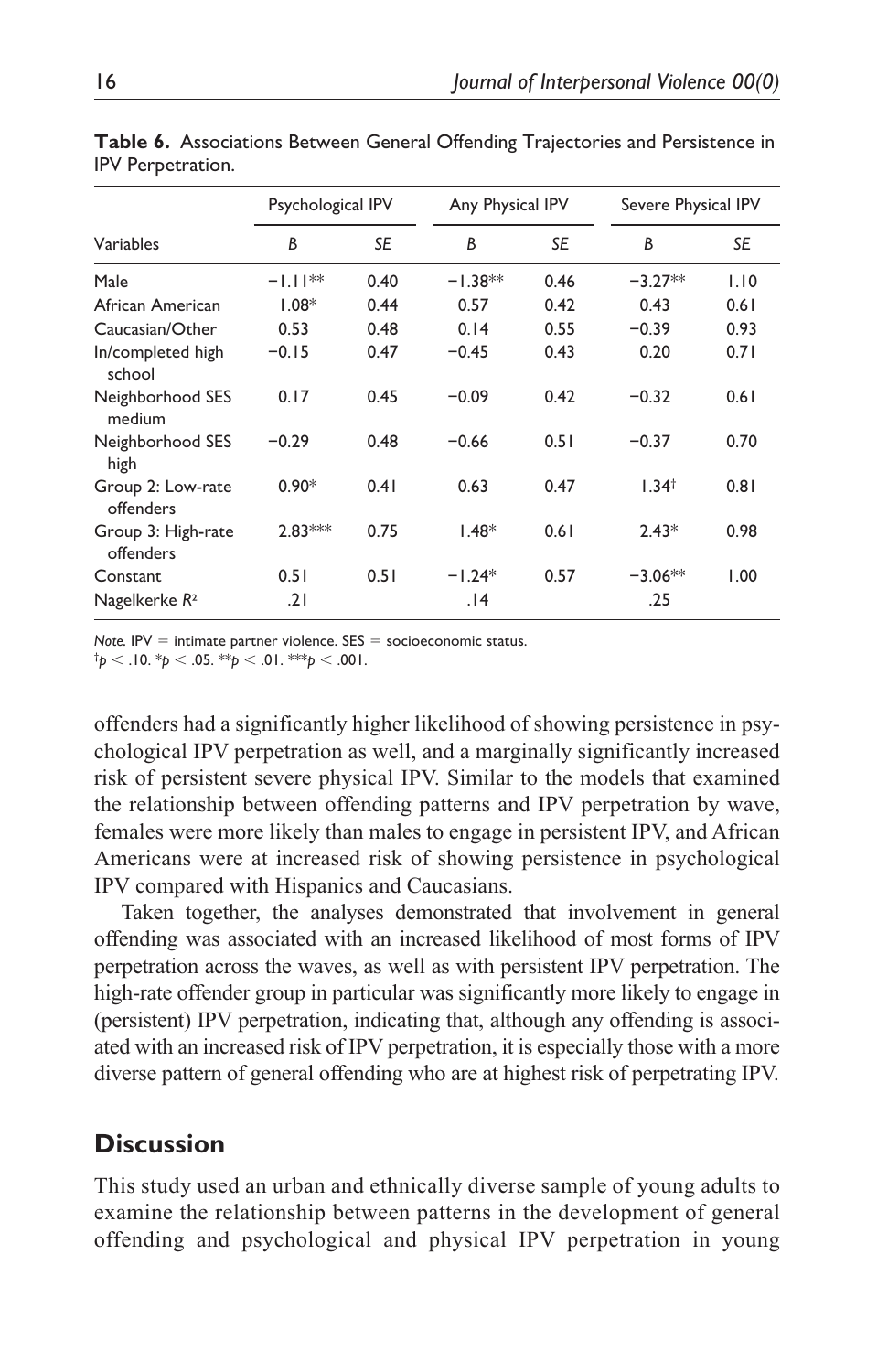adulthood. By doing so, this study extends the existing literature by illustrating longitudinally how general criminal careers relate to several measures of IPV perpetration, including psychological IPV and persistence in IPV perpetration.

With regard to self-reported general offending in young adulthood, the findings confirmed, as anticipated (e.g., Gottfredson & Hirschi, 1990; Sweeten et al., 2013), that offending behavior decreased during young adulthood, from a prevalence rate of 71% in Wave 1 to 53% in Wave 3. However, group-based trajectory modeling revealed different developmental patterns, namely a group of respondents who did not, or only to a very limited extent, engage in offending; a group of low-rate offenders who showed some offending across the waves, and for whom the number of offenses reported declined with age; and a group of respondents who displayed a high rate of offending, although they also showed a decrease in offending over the waves.

Furthermore, the study showed that a considerable proportion of young adults engaged in IPV perpetration. In particular, psychological IPV perpetration was common in the sample, although it too decreased from 91% in Wave 1 to 78% in Wave 3. These rates are similar to findings from other self-report studies among young adults. For example, Magdol et al. (1997) found that 90% and Kim et al. (2008) found that 72% of young adults reported psychological IPV perpetration. In addition, almost half (47%) of the respondents in this study perpetrated physical IPV in Wave 1, compared with 28% in Wave 3. These findings are also comparable to existing selfreport studies, although results vary. For instance, Novak and Furman (2016) found a prevalence rate of physical IPV of 51%, while Magdol et al. (1997) and Kim et al. (2008) found that 29% and 28% of young adults reported physical IPV perpetration, respectively. Furthermore, over three quarters of the sample engaged in psychological IPV across both waves, and about one in five respondents reported persistent physical IPV perpetration.

The regression analyses indicated that compared with non-offenders, those involved in general offending, and especially those showing a persistent and diverse offending pattern, were significantly more likely to report psychological, any physical, and severe physical IPV perpetration, thereby confirming the first hypothesis. Moreover, and in line with the second hypothesis, the high-rate offending group was also at greater risk of showing persistence in psychological and (severe) physical IPV, whereas the low-rate offending group was only significantly associated with persistence in psychological IPV, and marginally significantly related to persistence in severe physical IPV. Thus, general offending was associated with an increased likelihood of IPV perpetration, and those with a more persistent and diverse offending pattern were particularly at risk of (persistent) IPV perpetration.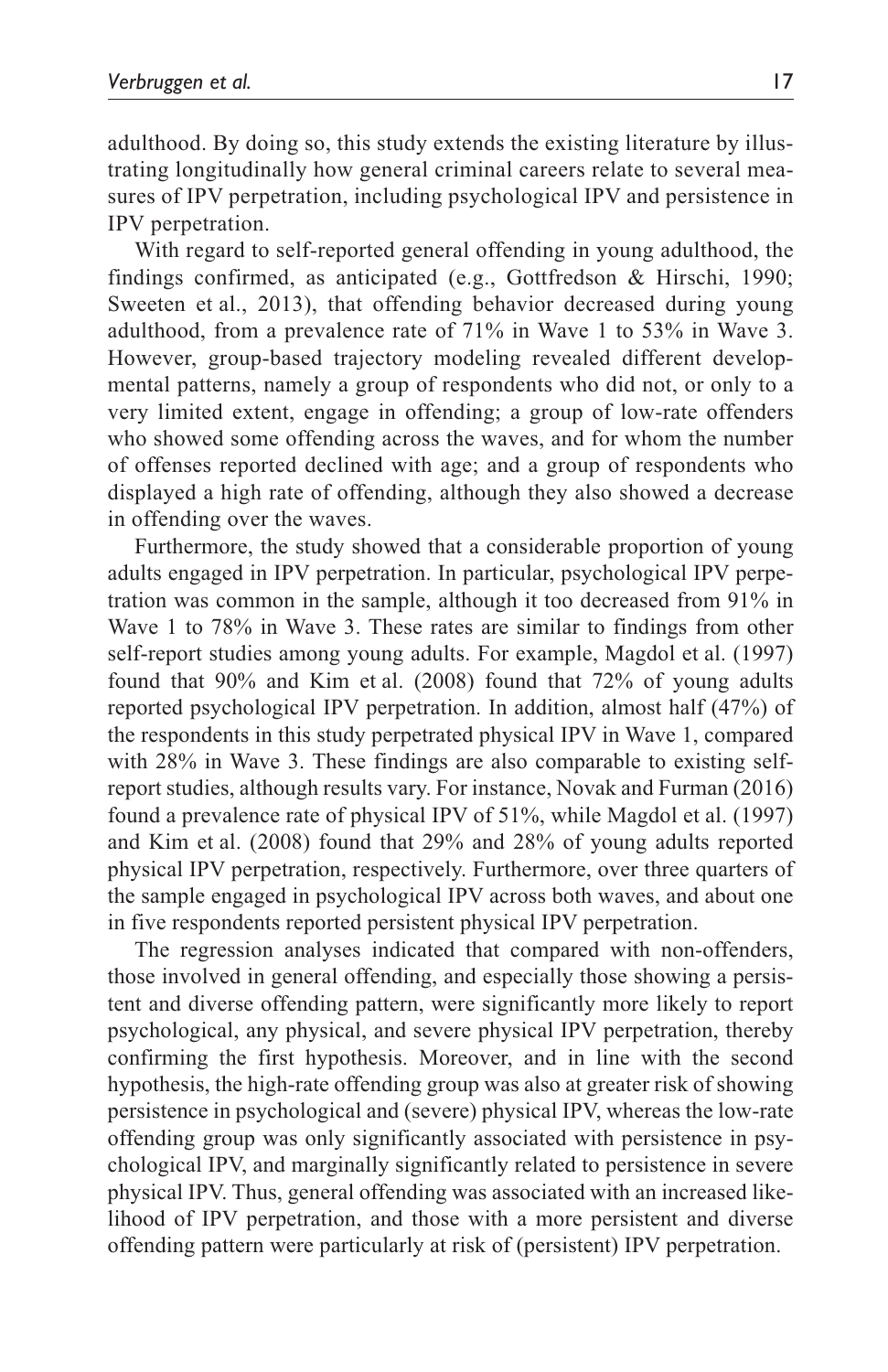These findings are consistent with general theories of crime and violence, which—although not always explicitly stated—expect a relationship between different forms of antisocial and violent behavior, such as between general offending and IPV perpetration, due to a shared underlying etiology (Fagan & Wexler, 1987; Felson & Lane, 2010; Gottfredson & Hirschi, 1990; Moffitt, 1993). Compared with non-offenders, those involved in any offending had a significantly increased likelihood of perpetrating IPV, pointing to an important overlap between general crime and IPV perpetration. Moreover, findings of this study add to prior research in this area by demonstrating that those with a more diverse offending pattern throughout young adulthood were at increased risk of not only physical IPV but psychological IPV perpetration too, as well as persistent IPV perpetration (e.g., Herrenkohl et al., 2007; Piquero et al., 2014). This pattern of comorbidity suggests that it is helpful to view IPV perpetration as part of a broader pattern of antisocial and criminal behavior. Importantly, even though rates of IPV perpetration in this sample decreased with age—a finding similar to other longitudinal selfreport studies on situational couple violence (W. L. Johnson et al., 2015; Kim et al., 2008; Shortt et al., 2012)—the results indicated that those with the highest rates and diversity of offending are at particularly high risk of developing a persistent pattern of IPV perpetration that may extend beyond young adulthood.

Besides the strong connection between general and IPV offending, some demographic characteristics were also related to IPV perpetration. For example, a high school education was a protective factor for physical IPV perpetration in Wave 1. In addition, in some, but not all, models, African Americans were at increased risk of IPV perpetration compared with Hispanics, which is largely in line with prior research (e.g., Capaldi et al., 2012). For instance, Caetano et al. (2005) found that African Americans and Hispanics were more likely to report physical IPV compared with Caucasians, and that persistence in IPV over a 5-year period was more common in African American couples. However, it appears that the association between race/ethnicity and IPV is likely partly explained by neighborhood socioeconomic disadvantage (Benson et al., 2004).

In the sample under study, more females than males reported engaging in the different types of IPV perpetration, except for psychological IPV perpetration in both waves (results not shown). This difference was expected, as prior survey research on young adults and newlywed couples has found that rates of IPV perpetration among females are often similar to males (Ehrensaft et al., 2004; W. L. Johnson et al., 2015; Magdol et al., 1997; Novak & Furman, 2016; O'Leary et al., 1989; Schumacher & Leonard, 2005). However, there are several measurement issues to note with regard to potential gender symmetry in IPV perpetration.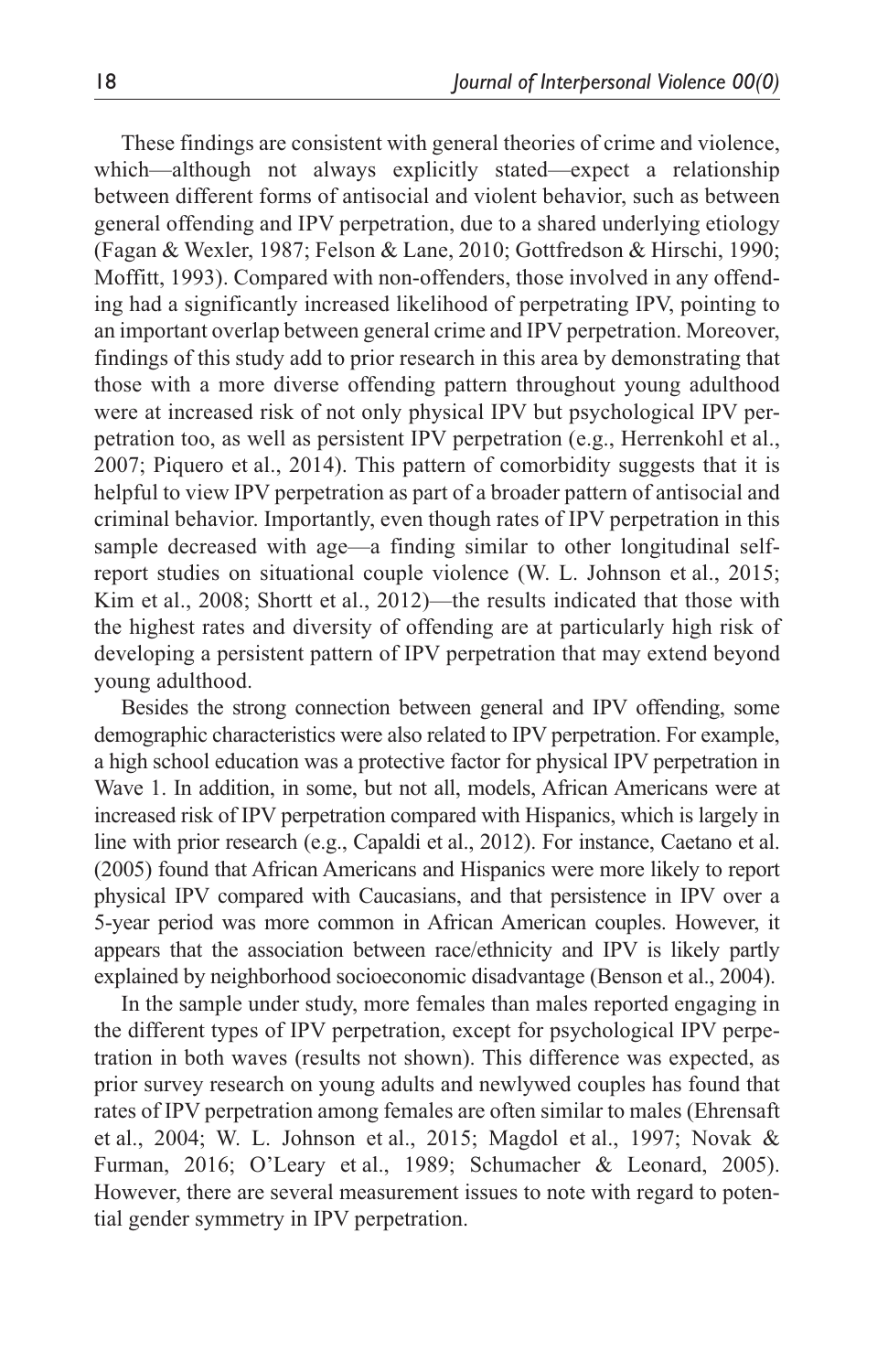First, while IPV is often measured using a version of the Conflict Tactics Scale (CTS or CTS2; Straus, 1979; Straus et al., 1996), a few scholars have questioned whether this instrument can accurately measure IPV perpetration (R. P. Dobash et al., 1992). Most notably, they argue that the CTS inadequately captures the contexts of and motivations for violent incidents, power dynamics in the relationship, and consequences of IPV (R. P. Dobash & Dobash, 2004; R. P. Dobash et al., 1992). Some scholars have found that when compared with violence perpetrated by males, violence perpetrated by females is often reactive, is less likely to cause an injury, to be perceived as threatening, and to generate fear (Archer, 2000; Hester, 2013; Miller & White, 2003; Whitaker et al., 2007). These gendered nuances are arguably not well captured using a quantitative instrument like the CTS. It is also worth noting that we have not distinguished between heterosexual and samesex relationships, and nor were we able to examine those respondents with other gender identities.

Related to the above-mentioned measurement issues, M. P. Johnson (2008) argued that surveys of general population samples are likely to capture one type of IPV perpetration, namely situational couple violence, which is relatively minor, mutual violence between partners. In this study, significant overlap was found between IPV perpetration and victimization (results not shown), suggesting that the type of IPV measured in the study indeed most likely resembles situational couple violence, rather than intimate terrorism. This later expression of violence is characterized by male-perpetrated serious, persistent violence and controlling behavior, usually observed in shelter or criminal justice samples. Moreover, while the CTS includes a psychological aggression scale, the items used to measure this type of IPV do not capture coercive controlling behavior such as demanding, threatening, and surveillance behaviors, all of which are features of intimate terrorism (Dutton & Goodman, 2005; M. P. Johnson, 2008; Stark, 2007). Future longitudinal research in this area could address this shortcoming by including an instrument measuring coercive control. This would enable researchers to examine the development of various forms of IPV including control tactics alongside general criminal behavior over time (Dutton et al., 2006; Lehmann et al., 2012).

Furthermore, in this study, the original version of the CTS was used to measure IPV in Wave 1, while items from the revised CTS were used in Wave 3. The separate items were used to construct scales for psychological and physical IPV in both waves, but some of the items were not completely comparable across the waves. Moreover, IPV was not measured in Wave 2, which is unfortunate, as it would have given more insight into the developmental patterns in IPV perpetration. Future research including multiple longitudinal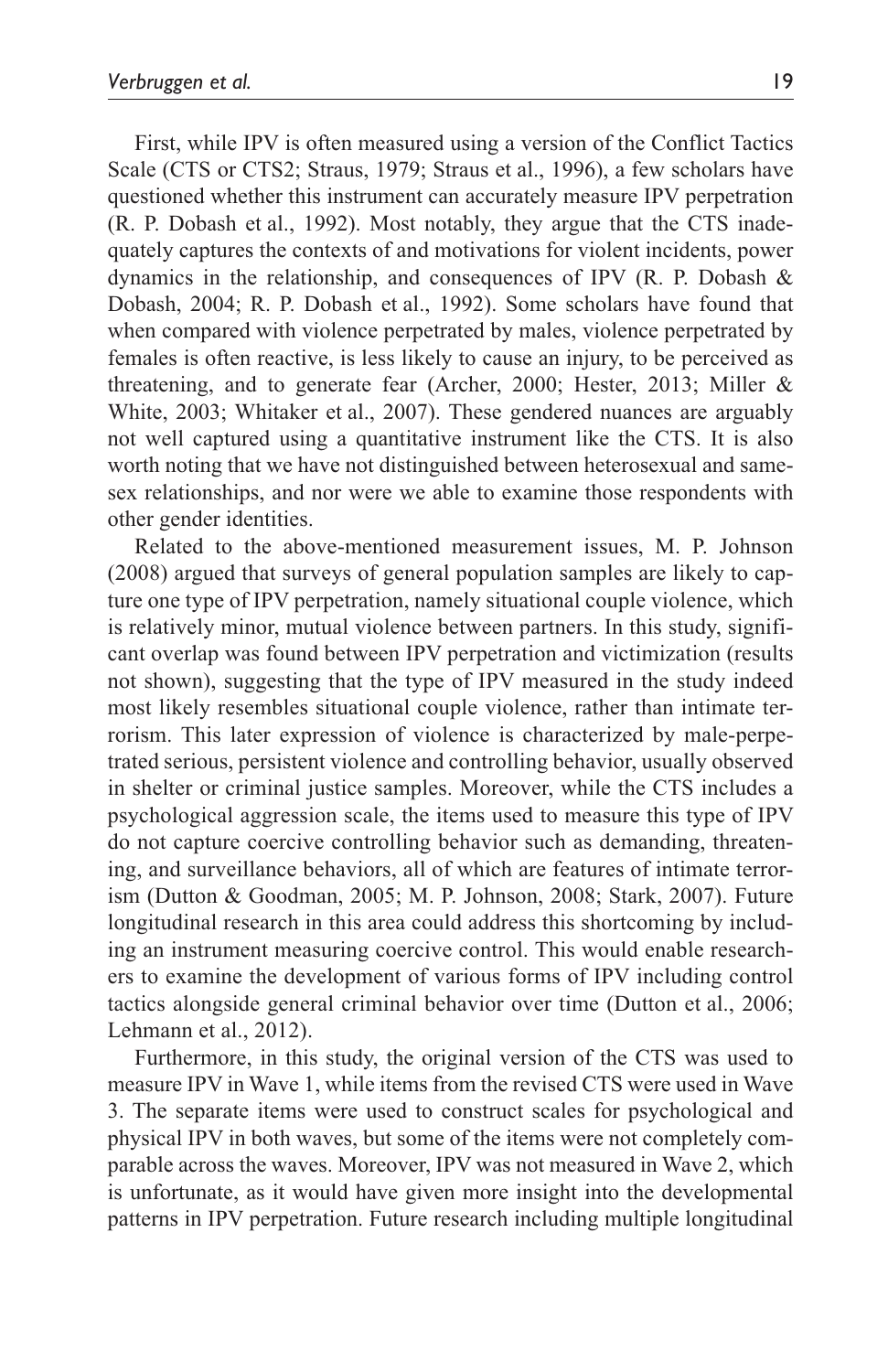measurements throughout adolescence and young adulthood of both general offending as well as the various aspects of IPV perpetration would help to further examine the development of IPV perpetration, and processes of persistence and desistance, in relation to the development of general criminal behavior. In addition, examining criminal and IPV development in relation to other individual, relationship, and neighborhood factors would be particularly useful to further our understanding of IPV persistence and desistance (Capaldi & Kim, 2007; Cattaneo & Goodman, 2005; Emery et al., 2011; Jain et al., 2010; Walker et al., 2013).

Finally, the findings of this study need to be understood in the context of the sample under study, which consisted of urban young adults from a range of different socioeconomic and ethnic backgrounds. Although the stratified probability sampling approach used in the PHDCN study is a strength in terms of achieving a representative sample of young adults from Chicago, it is unclear to what extent findings generalize to other contexts, including other (nonurban) geographical areas and other countries. The United States differs from most other industrialized nations, for example, with regard to rates of concentrated poverty and socioeconomic inequality, welfare provisions, penal climate, and access to weapons. Therefore, future research using different samples, especially from other Western, non–English speaking countries, would shed more light on the generalizability of the findings on the relationship between general crime and IPV.

Although not without limitations, this study adds to the existing body of literature that connects criminal career research and the study of IPV development. Therefore, the findings provide important avenues for prevention and intervention. Similar to other self-report studies, the findings demonstrate that IPV perpetration in young adulthood is common, pointing to the importance of general prevention aimed at educating young people about healthy relationships. Moreover, the results of this study indicate that intervention efforts should focus on young offenders in general, as they are particularly at risk of engaging in IPV perpetration. Moreover, a small group displaying a persistent and diverse pattern of both nonviolent and violent offending were particularly at risk of perpetrating psychological and (severe) physical IPV across time. This conclusion is in line with the notion that a small group of offenders are responsible for a large proportion of crimes and harm, and therefore that it would be useful to focus resources and intervention efforts on this group of "power few" or persistent, high-risk offenders (Moffitt et al., 2002; Robinson & Clancy, 2020; Sherman, 2007).

Focusing prevention efforts on high-risk general offenders is especially important as IPV, especially the more minor incidents, often does not become known to the authorities. Therefore, it is important for those working with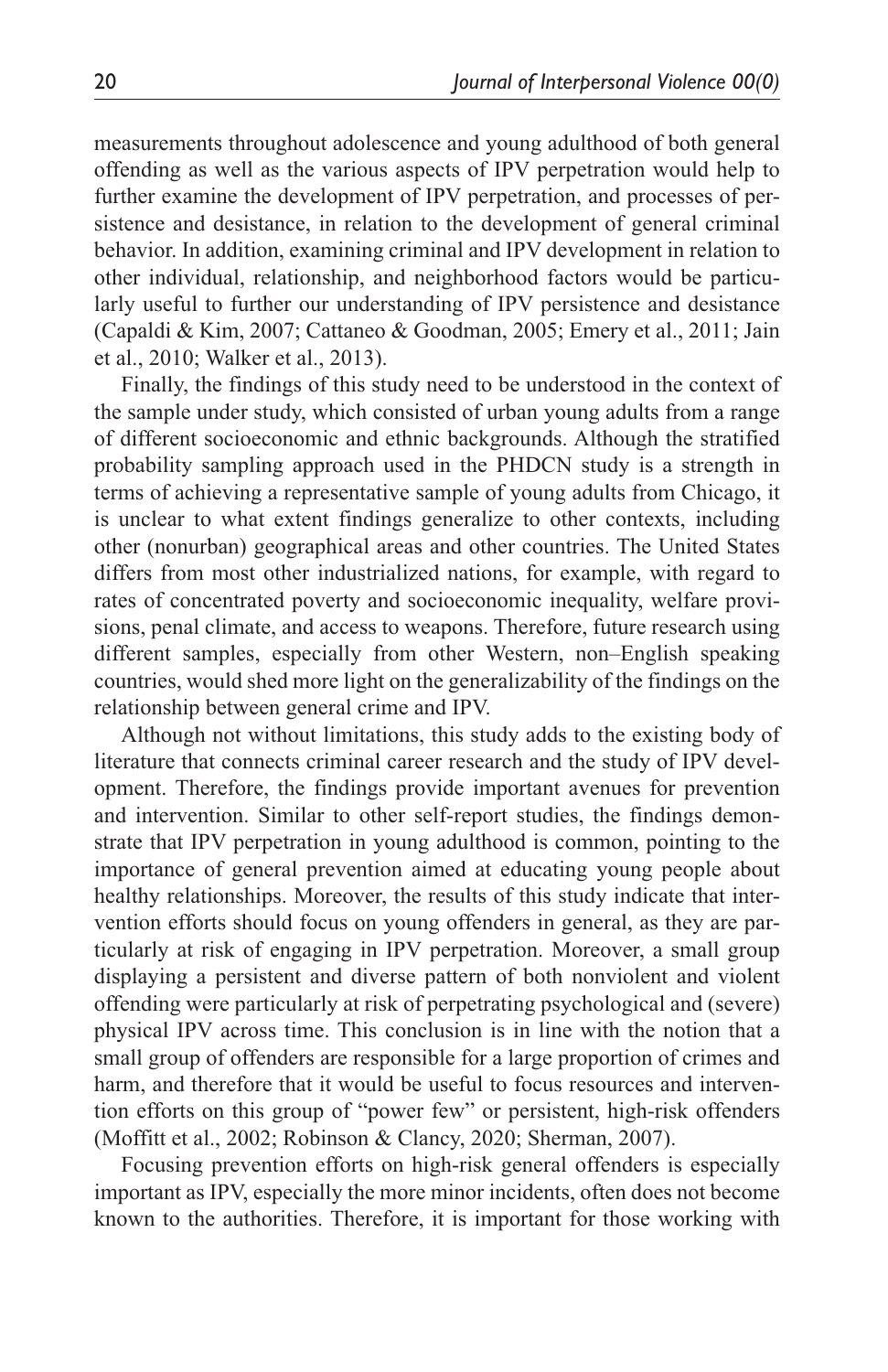youths involved with criminal justice agencies to recognize that these individuals are at higher risk of becoming involved in IPV as well. Intervening early in the criminal careers of young offenders, especially the small group of more serious general offenders, is likely a crucial step to preventing them from developing persistent patterns of abusive, antisocial, and criminal behavior that will likely extend into adulthood and even into later life (Verbruggen et al., 2019). Moreover, preventing persistent IPV is also particularly important, as research has indicated that among those who engage in IPV, a small proportion of perpetrators show a pattern of repeated and severe IPV, and are responsible for a large part of the harm associated with this IPV, as well as for a large proportion of incidents and police callouts (Bland & Ariel, 2015; Sherman et al., 2016). In conclusion, our research findings reinforce previous calls for developing a more holistic strategy of intervening with young offenders to reduce IPV (Klein, 2015). Our study adds further evidence that for such a strategy to be effective, it must be premised on an understanding that the entire cohort is at heightened risk of becoming, if they are not already, involved in IPV perpetration.

## **Declaration of Conflicting Interests**

The author(s) declared no potential conflicts of interest with respect to the research, authorship, and/or publication of this article.

## **Funding**

The author(s) disclosed receipt of the following financial support for the research, authorship, and/or publication of this article: This work was supported by the Economic and Social Research Council (ES/N01586X/1). Funding for the Project on Human Development in Chicago Neighborhoods (PHDCN) study was primarily provided by the U.S. Department of Justice's National Institute of Justice and the John D. and Catherine T. MacArthur Foundation.

## **ORCID iD**

Janna Verbruggen **iD** <https://orcid.org/0000-0002-2342-774X>

## **Notes**

- 1. Data collection for Wave 1 took place between 1994 and 1997, between 1997 and 2000 for Wave 2, and between 2000 and 2002 for Wave 3.
- 2. Respondents who participated in all three waves  $(N = 388)$  were not significantly different from those who did not, in terms of their age at Wave 1, ethnicity, neighborhood socioeconomic status (SES), or involvement in criminal behavior across the waves. However, those who participated in all three waves were better educated at Wave 1, as there was a relatively larger proportion of young adults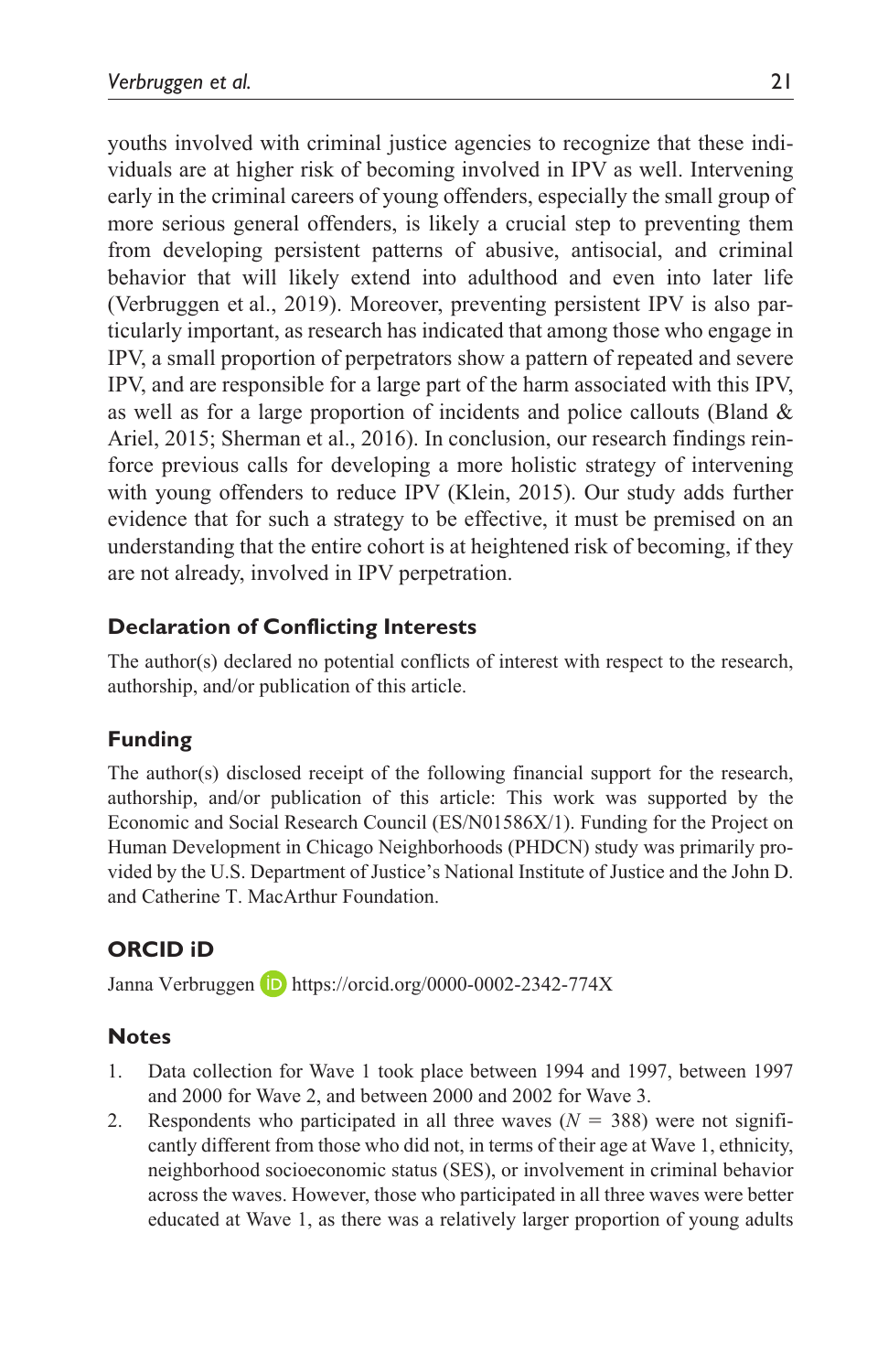who were still in or had completed high school, compared with those who were no longer in high school,  $\chi^2(1, 624) = 17.48$ ,  $p < .001$ . Moreover, more females than males were included in the subsample, although this difference was marginally significant,  $\gamma^2(1, 633) = 3.18$ ,  $p = .075$ .

3. Those who were in a relationship at Wave  $1 (n = 292)$  did not differ significantly from those who were not in a relationship in Wave 1 ( $n = 96$ ) with regard to gender, ethnicity, level of education, neighborhood SES, or age at Wave 1. However, those in a relationship were significantly more likely to report involvement in criminal behavior at Wave 1,  $\chi^2(1, 386) = 16.88, p < .001$ . To illustrate, 81.4% of those who reported offending at Wave 1 were in a relationship in Wave 1, compared with 61.6% of those who were not involved in offending. Similarly, those who were in a relationship at Wave 3 ( $n = 274$ ) did not differ significantly from those who were not in a relationship in Wave  $3(n = 114)$  with regard to ethnicity, educational level, neighborhood SES, age at Wave 3, or involvement in offending at Wave 3. However, more females than males were in a relationship at Wave 3,  $\chi^2(1, 388) = 4.92, p < .05$ .

### **References**

- Archer, J. (2000). Sex differences in aggression between heterosexual partners: A meta-analytic review. *Psychological Bulletin*, *126*(5), 651–680.
- Benson, M., Wooldredge, J., Thistlethwaite, A. B., & Fox, G. L. (2004). The correlation between race and domestic violence is confounded with community context. *Social Problems*, *51*(3), 326–342.
- Bland, M., & Ariel, B. (2015). Targeting escalation in reported domestic abuse: Evidence from 36,000 callouts. *International Criminal Justice Review*, *25*(1), 30–53.
- Buzawa, E. S., & Hirschel, D. (2008). Domestic violence: The beginning, continuation, or final act in a criminal career? *Victims and Offenders*, *3*(4), 391–411.
- Caetano, R., Field, C. A., Ramisetty-Mikler, S., & McGrath, C. (2005). The 5-year course of intimate partner violence among White, Black, and Hispanic couples in the United States. *Journal of Interpersonal Violence*, *20*(9), 1039–1057.
- Capaldi, D. M., & Clark, S. (1998). Prospective family predictors of aggression toward female partners for at-risk young men. *Developmental Psychology*, *34*(6), 1175–1188.
- Capaldi, D. M., & Kim, H. K. (2007). Typological approaches to violence in couples: A critique and alternative conceptual approach. *Clinical Psychology Review*, *27*(3), 253–265.
- Capaldi, D. M., Knoble, N. B., Shortt, J. W., & Kim, H. K. (2012). A systematic review of risk factors for intimate partner violence. *Partner Abuse*, *3*(2), 231–280.
- Capaldi, D. M., Shortt, J. W., & Crosby, L. (2003). Physical and psychological aggression in at-risk young couples: Stability and change in young adulthood. *Merrill-palmer Quarterly*, *49*(1), 1–27.
- Capaldi, D. M., Shortt, J. W., & Kim, H. K. (2005). A life span developmental systems perspective on aggression toward a partner. In W. M. Pinsof & J. L. Lebow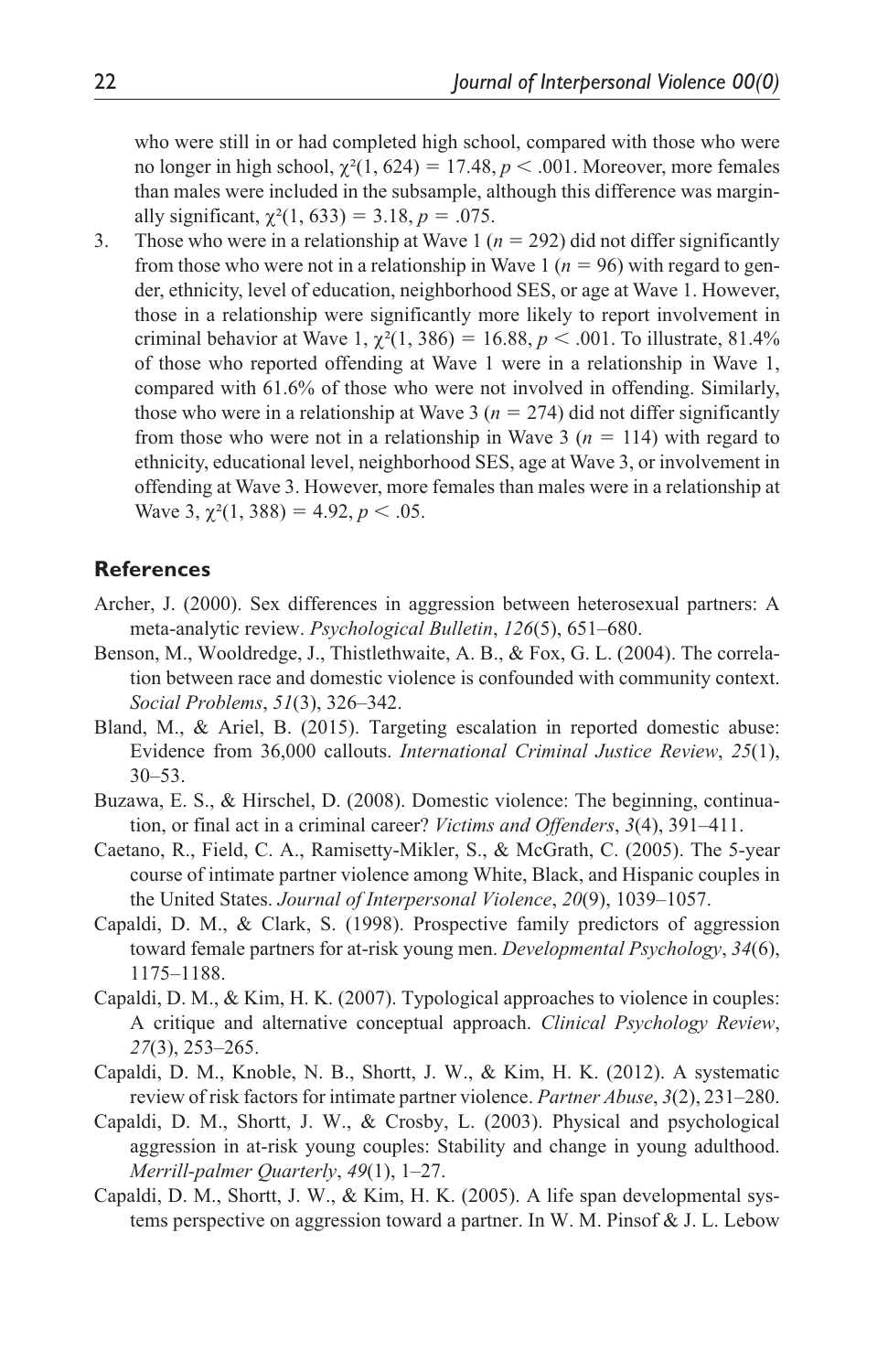(Eds.), *Oxford series in clinical psychology. Family psychology: The art of the science* (pp. 141–167). Oxford University Press.

- Cattaneo, L. B., & Goodman, L. A. (2005). Risk factors for reabuse in intimate partner violence: A cross-disciplinary critical review. *Trauma, Violence, & Abuse*, *6*(2), 141–175.
- Costa, B. M., Kaestle, C. E., Walker, A., Curtis, A., Day, A., Toumbourou, J. W., & Miller, P. (2015). Longitudinal predictors of domestic violence perpetration and victimization: A systematic review. *Aggression and Violent Behavior*, *24*, 261–272.
- Dobash, R. E., & Dobash, R. P. (1979). *Violence against wives: A case against the patriarchy*. Free Press.
- Dobash, R. P., & Dobash, R. E. (2004). Women's violence to men in intimate relationships: Working on a puzzle. *British Journal of Criminology*, *44*(3), 324–349.
- Dobash, R. P., Dobash, R. E., Wilson, M., & Daly, M. (1992). The myth of sexual symmetry in marital violence. *Social Problems*, *39*(1), 71–91.
- Dutton, M. A., Goodman, L., & Schmidt, R. J. (2006). *Development and validation of a coercive control measure for intimate partner violence: Final technical report*. National Institute of Justice.
- Dutton, M. A., & Goodman, L. A. (2005). Coercion in intimate partner violence: Toward a new conceptualization. *Sex Roles*, *52*(11–12), 743–756.
- Earls, F., Brooks-Gunn, J. J., Raudenbush, S. W., & Sampson, R. J. (2002). *Project on Human Development in Chicago Neighborhoods (PHDCN)*. Harvard Medical School; Inter-university Consortium for Political and Social Research.
- Earls, F., & Buka, S. L. (1997). *Project on Human Development in Chicago Neighborhoods (PHDCN)* (Technical report 163495). United States Department of Justice, National Institute of Justice.
- Ehrensaft, M. K., Cohen, P., Brown, J., Smailes, E., Chen, H., & Johnson, J. G. (2003). Intergenerational transmission of partner violence: A 20-year prospective study. *Journal of Consulting and Clinical Psychology*, *71*(4), 741–753.
- Ehrensaft, M. K., Moffitt, T. E., & Caspi, A. (2004). Clinically abusive relationships in an unselected birth cohort: Men's and women's participation and developmental antecedents. *Journal of Abnormal Psychology*, *113*(2), 258–270.
- Emery, C. R., Jolley, J. M., & Wu, S. (2011). Desistance from intimate partner violence: The role of legal cynicism, collective efficacy, and social disorganization in Chicago neighborhoods. *American Journal of Community Psychology*, *48*(3–4), 373–383.
- Fagan, J., & Wexler, S. (1987). Crime at home and in the streets: The relationship between familyand stranger violence. *Violence and Victims*, *2*(1), 5–23.
- Farrington, D. P., Loeber, R., & Jolliffe, D. (2008). The age-crime curve in reported offending. In R. Loeber, D. P. Farrington, M. Stouthamer-Loeber, & H.R. White (Eds.), *Violence and serious theft: Development and prediction from childhood to adulthood* (pp. 77–104). Routledge/Taylor & Francis.
- Felson, R. B., & Lane, K. J. (2010). Does violence involving women and intimate partners have a special etiology? *Criminology*, *48*(1), 321–338.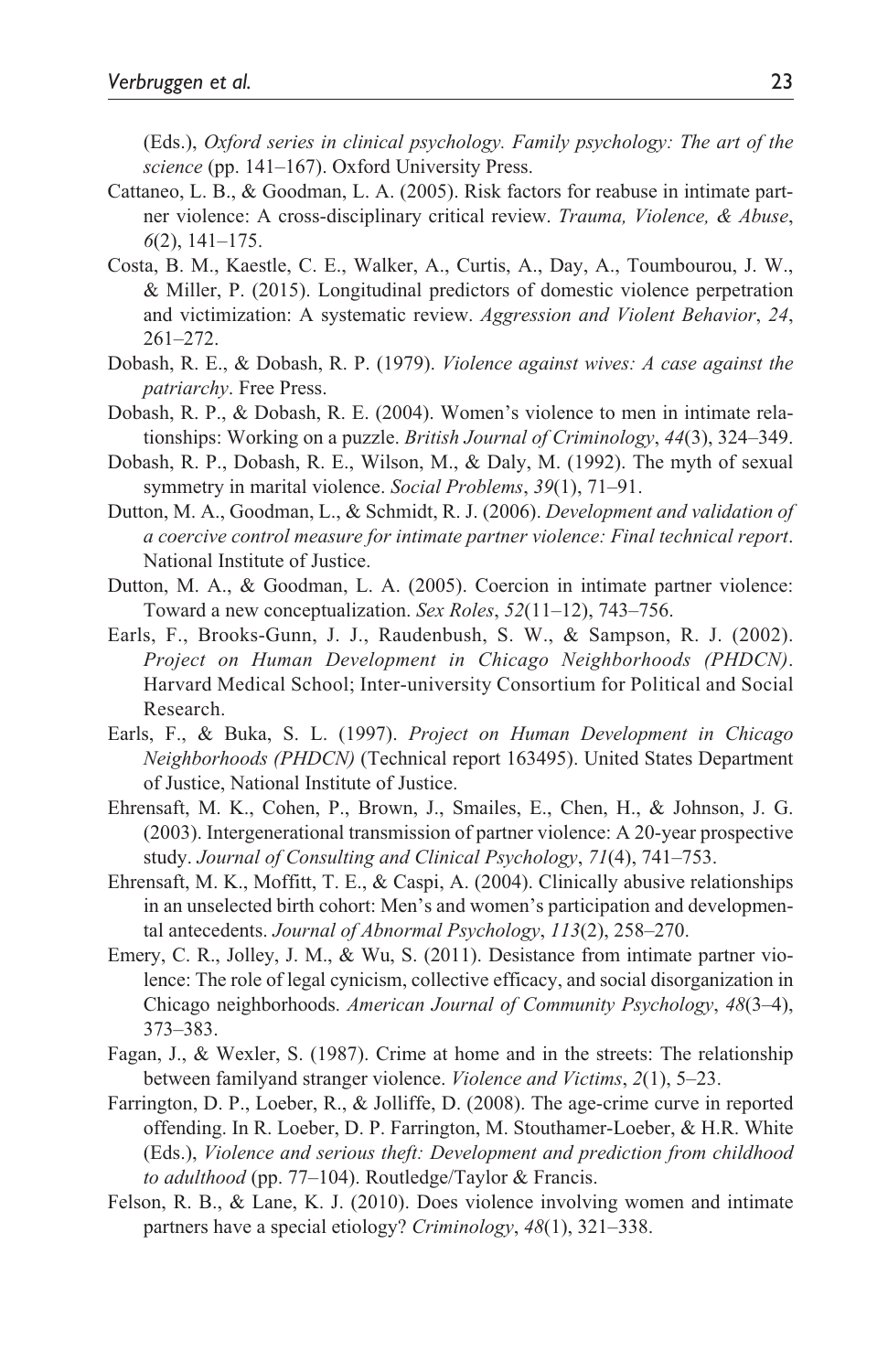- Fritz, P. A. T., & Slep, A. M. S. (2009). Stability of physical and psychological adolescent dating aggression across time and partners. *Journal of Clinical Child & Adolescent Psychology*, *38*(3), 303–314.
- Gottfredson, M. R., & Hirschi, T. (1990). *A general theory of crime*. Stanford University Press.
- Greenman, S. J., & Matsuda, M. (2016). From early dating violence to adult intimate partner violence: Continuity and sources of resilience in adulthood. *Criminal Behaviour and Mental Health*, *26*(4), 293–303.
- Herrenkohl, T. I., Kosterman, R., Mason, A. W., & Hawkins, D. J. (2007). Youth violence trajectories and proximal characteristics of intimate partner violence. *Violence and Victims*, *22*(3), 259–274.
- Hester, M. (2013). Who does what to whom? Gender and domestic violence perpetrators in English police records. *European Journal of Criminology*, *10*(5), 623–637.
- Hilton, N. Z., & Eke, A. W. (2016). Non-specialization of criminal careers among intimate partner violence offenders. *Criminal Justice and Behavior*, *43*(10), 1347–1363.
- Holtzworth-Munroe, A., Meehan, J. C., Herron, K., Rehman, U., & Stuart, G. L. (2003). Do subtypes of maritally violent men continue to differ over time? *Journal of Consulting and Clinical Psychology*, *71*(4), 728–740.
- Holtzworth-Munroe, A., & Stuart, G. L. (1994). Typologies of male batterers: Three subtypes and the differences among them. *Psychological Bulletin*, *116*(3), 476–497.
- Huesmann, L. R., Dubow, E. F., & Boxer, P. (2009). Continuity of aggression from childhood to early adulthood as a predictor of life outcomes: Implications for the adolescent-limited and life-course-persistent models. *Aggressive Behavior*, *35*(2), 136–149.
- Huizinga, D., Esbensen, F. A., & Weiher, A. (1991). Are there multiple paths to delinquency? *Journal of Criminal Law and Criminology*, *82*(1), 83–118.
- Jain, S., Buka, S. L., Subramanian, S. V., & Molnar, B. E. (2010). Neighborhood predictors of dating violence victimization and perpetration in young adulthood: A multilevel study. *American Journal of Public Health*, *100*(9), 1737–1744.
- Johnson, M. P. (2008). *A typology of domestic violence: Intimate terrorism, violent resistance, and situational couple violence*. Northeastern University Press.
- Johnson, W. L., Giordano, P. C., Manning, W. D., & Longmore, M. A. (2015). The age–IPV curve: Changes in the perpetration of intimate partner violence during adolescence and young adulthood. *Journal of Youth and Adolescence*, *44*(3), 708–726.
- Kim, H. K., Laurent, H. K., Capaldi, D. M., & Feingold, A. (2008). Men's aggression toward women: A 10-year panel study. *Journal of Marriage and Family*, *70*(5), 1169–1187.
- Klein, A. R. (2015). *Practical implications of current domestic violence research for probation officers and administrators*. Advocates for Human Potential; Battered Women's Justice Project; Office on Violence Against Women, U.S. Department of Justice.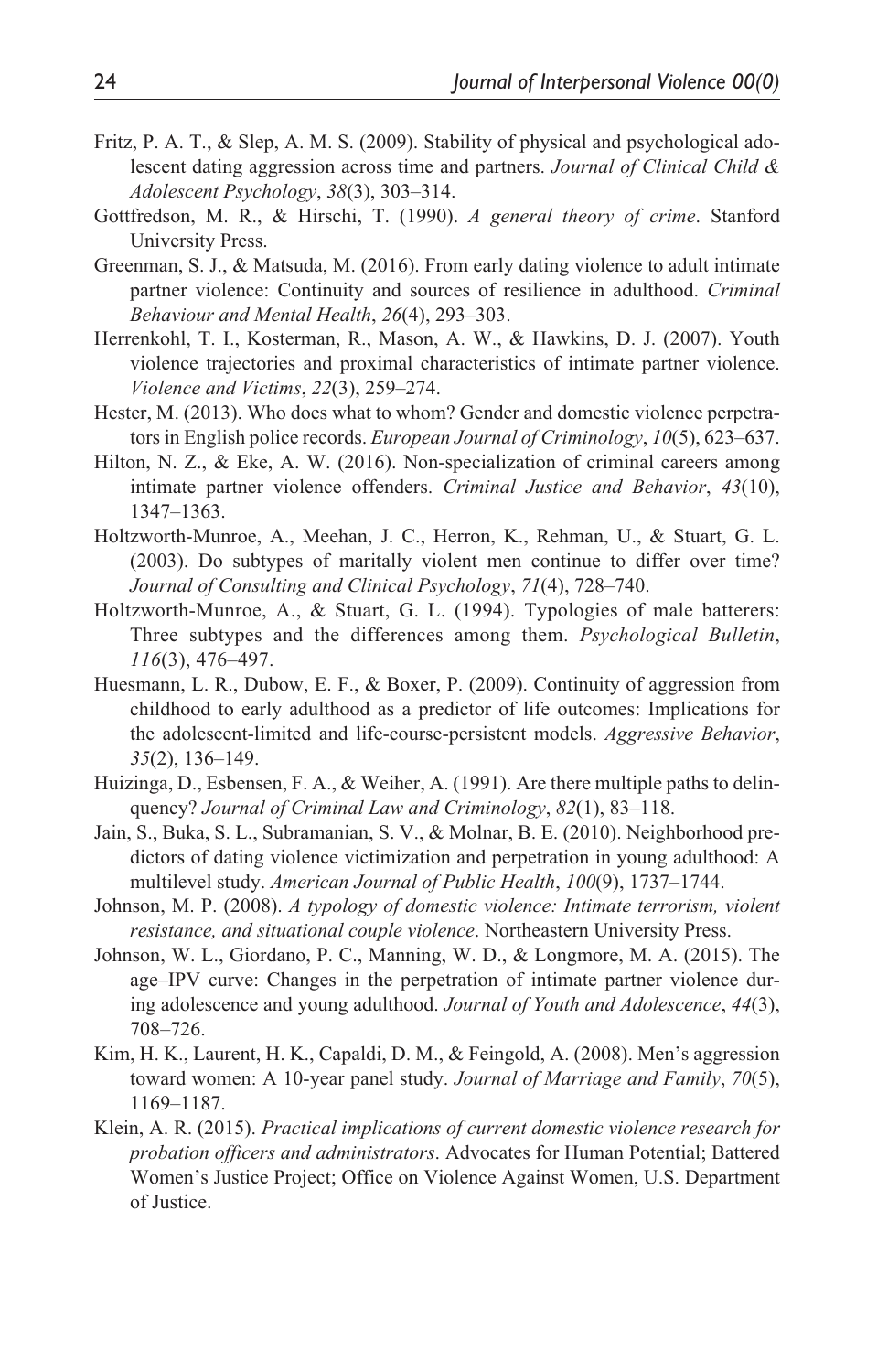- Klein, A. R., & Tobin, T. (2008). A longitudinal study of arrested batterers, 1995- 2005 career criminals. *Violence against Women*, *14*(2), 136–157.
- Lehmann, P., Simmons, C. A., & Pillai, V. K. (2012). The validation of the Checklist of Controlling Behaviors (CCB) assessing coercive control in abusive relationships. *Violence against Women*, *18*(8), 913–933.
- Lorber, M. F., & O'Leary, K. D. (2004). Predictors of the persistence of male aggression in early marriage. *Journal of Family Violence*, *19*(6), 329–338.
- Magdol, L., Moffitt, T. E., Caspi, A., Newman, D. L., Fagan, J., & Silva, P. A. (1997). Gender differences in partner violence in a birth cohort of 21-year-olds: Bridging the gap between clinical and epidemiological approaches. *Journal of Consulting and Clinical Psychology*, *65*(1), 68–78.
- Magdol, L., Moffitt, T. E., Caspi, A., & Silva, P. A. (1998). Developmental antecedents of partner abuse: A prospective-longitudinal study. *Journal of Abnormal Psychology*, *107*(3), 375–389.
- Massoglia, M., & Uggen, C. (2010). Settling down and aging out: Toward an interactionist theory of desistance and the transition to adulthood. *American Journal of Sociology*, *116*(2), 543–582.
- Mihalic, S. W., & Elliott, D. (1997). A social learning theory model of marital violence. *Journal of Family Violence*, *12*(1), 21–47.
- Miller, J., & White, N. A. (2003). Gender and adolescent relationship violence: A contextual examination. *Criminology*, *41*(4), 1207–1248.
- Moffitt, T. E. (1993). Adolescence-limited and life-course-persistent antisocial behavior: A developmental taxonomy. *Psychological Review*, *100*(4), 674–701.
- Moffitt, T. E., Caspi, A., Harrington, H., & Milne, B. J. (2002). Males on the lifecourse-persistent and adolescence-limited antisocial pathways: Follow-up at age 26 years. *Development and Psychopathology*, *14*(1), 179–207.
- Moffitt, T. E., Krueger, R. F., Caspi, A., & Fagan, J. (2000). Partner abuse and general crime: How are they the same? How are they different? *Criminology*, *38*(1), 199–232.
- Nagin, D. S. (1999). Analyzing developmental trajectories: A semiparametric, groupbased approach. *Psychological Methods*, *4*(2), 139–157.
- Nagin, D. S. (2005). *Group-based modeling of development*. Harvard University Press.
- Novak, J., & Furman, W. (2016). Partner violence during adolescence and young adulthood: Individual and relationship level risk factors. *Journal of Youth and Adolescence*, *45*(9), 1849–1861.
- O'Leary, K. D., Barling, J., Arias, I., Rosenbaum, A., Malone, J., & Tyree, A. (1989). Prevalence and stability of physical aggression between spouses: A longitudinal analysis. *Journal of Consulting and Clinical Psychology*, *57*(2), 263–268.
- Piquero, A. R., Brame, R., Fagan, J., & Moffitt, T. E. (2006). Assessing the offending activity of criminal domestic violence suspects: Offense specialization, escalation, and de-escalation. Evidence from the Spouse Assault Replication Program. *Public Health Reports*, *121*(4), 409–418.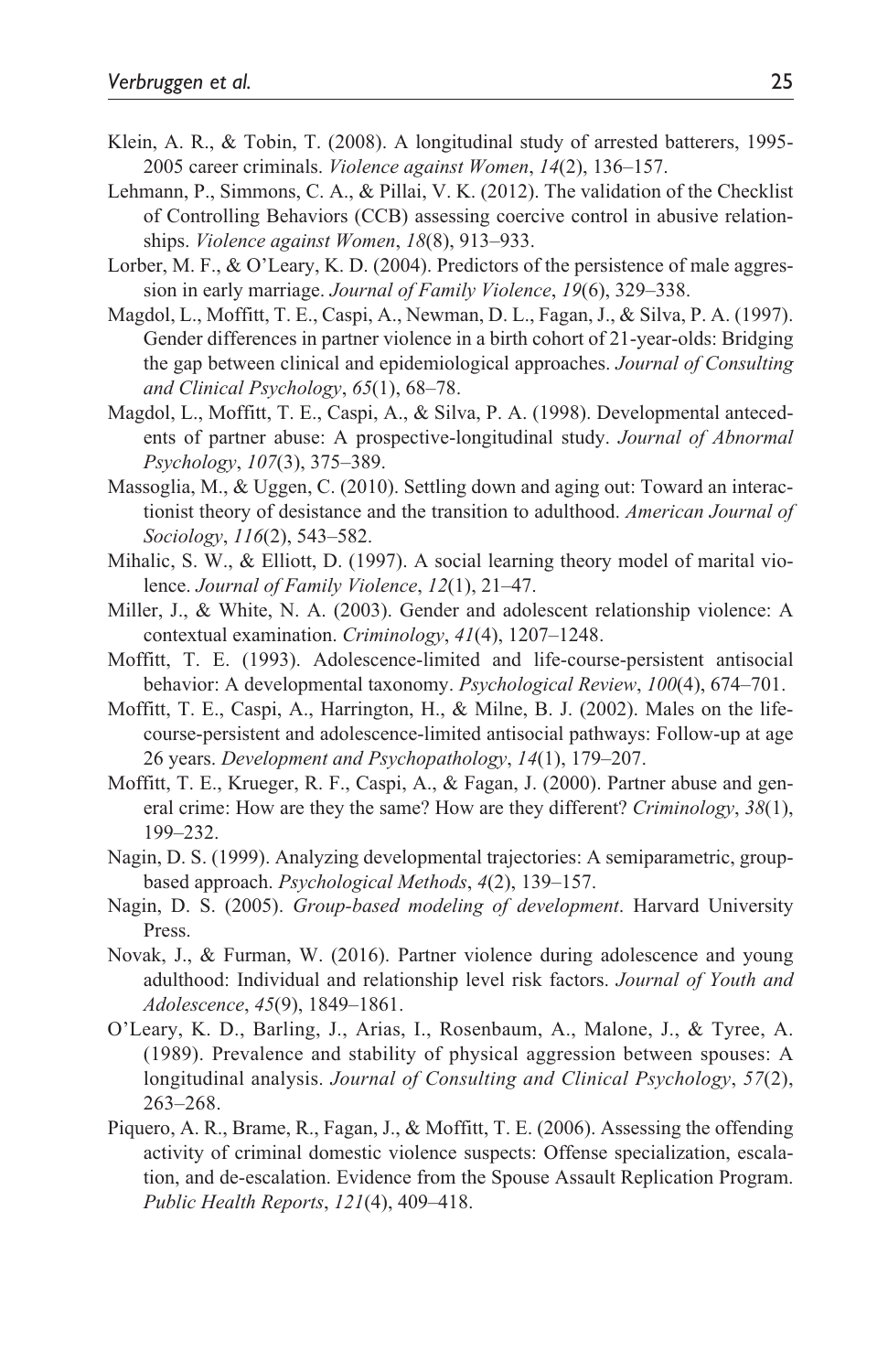- Piquero, A. R., Carriaga, M. L., Diamond, B., Kazemian, L., & Farrington, D. P. (2012). Stability in aggression revisited. *Aggression and Violent Behavior*, *17*(4), 365–372.
- Piquero, A. R., Farrington, D. P., & Blumstein, A. (2007). *Key issues in criminal career research: New analyses of the Cambridge Study in Delinquent Development*. Cambridge University Press.
- Piquero, A. R., Theobald, D., & Farrington, D. P. (2014). The overlap between offending trajectories, criminal violence, and intimate partner violence. *International Journal of Offender Therapy and Comparative Criminology*, *58*(3), 286–302.
- Quigley, B. M., & Leonard, K. E. (1996). Desistance of husband aggression in the early years of marriage. *Violence and Victims*, *11*(4), 355–370.
- Robinson, A.L., & Clancy, A. (2020). Systematically identifying and prioritising domestic abuse perpetrators for targeted intervention. *Criminology & Criminal Justice*. Advance online publication. [http://doi.org/10.1177/1748895820914380.](http://doi.org/10.1177/1748895820914380)
- Richards, T. N., Jennings, W. G., Tomsich, E. A., & Gover, A. R. (2013). A longitudinal examination of offending and specialization among a sample of Massachusetts domestic violence offenders. *Journal of Interpersonal Violence*, *28*(3), 643–663.
- Sampson, R. J. (2012). *Great American city: Chicago and the enduring neighborhood effect*. University of Chicago Press.
- Sampson, R. J., & Laub, J. H. (1993). *Crime in the making: Pathways and turning points through life*. Harvard University Press.
- Sampson, R. J., & Laub, J. H. (1997). A life-course theory of cumulative disadvantage and the stability of delinquency. In T. P. Thornberry (Ed.), *Developmental theories of crime and delinquency* (pp. 1–29). Transaction.
- Schumacher, J. A., & Leonard, K. E. (2005). Husbands' and wives' marital adjustment, verbal aggression, and physical aggression as longitudinal predictors of physical aggression in early marriage. *Journal of Consulting and Clinical Psychology*, *73*(1), 28–37.
- Sherman, L. W. (2007). The power few: Experimental criminology and the reduction of harm. *Journal of Experimental Criminology*, *3*(4), 299–321.
- Sherman, L. W., Bland, M., House, P., & Strang, H. (2016). *Targeting family violence reported to Western Australia Police, 2010-2015: The felonious few vs. the miscreant many*. Cambridge Centre for Evidence-Based Policing.
- Shortt, J. W., Capaldi, D. M., Kim, H. K., Kerr, D. C. R., Owen, L. D., & Feingold, A. (2012). Stability of intimate partner violence by men across 12 years in young adulthood: Effects of relationship transitions. *Prevention Science*, *13*(4), 360–369.
- Stark, E. (2007). *Coercive control. How men entrap women in personal life*. Oxford University Press.
- Straus, M. A. (1979). Measuring intrafamily conflict and violence: The Conflict Tactics Scales. *Journal of Marriage and Family*, *41*(1), 75–88.
- Straus, M. A., Gelles, R. J., & Steinmetz, S. K. (1980). *Behind closed doors: Violence in the American family*. Anchor Press.
- Straus, M. A., Hamby, S. L., Boney-McCoy, S., & Sugarman, D. B. (1996). The revised Conflict Tactics Scales (CTS2) development and preliminary psychometric data. *Journal of Family Issues*, *17*(3), 283–316.